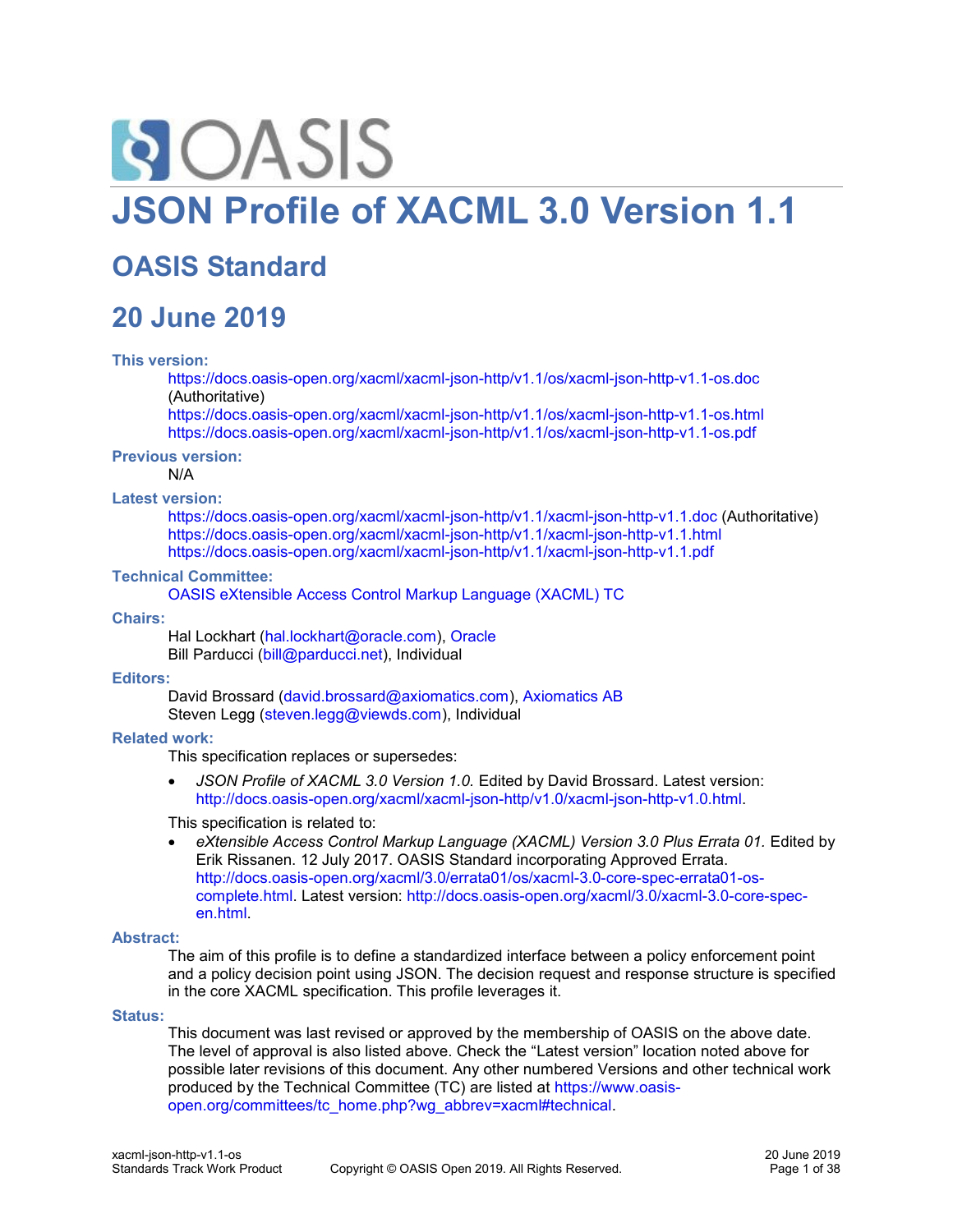TC members should send comments on this specification to the TC's email list. Others should send comments to the TC's public comment list, after subscribing to it by following the instructions at the "[Send A Comment](https://www.oasis-open.org/committees/comments/index.php?wg_abbrev=xacml)" button on the TC's web page at [https://www.oasis](https://www.oasis-open.org/committees/xacml/)[open.org/committees/xacml/.](https://www.oasis-open.org/committees/xacml/)

This specification is provided under the [RF on Limited Terms](https://www.oasis-open.org/policies-guidelines/ipr#RF-on-Limited-Mode) Mode of the [OASIS IPR Policy,](https://www.oasis-open.org/policies-guidelines/ipr) the mode chosen when the Technical Committee was established. For information on whether any patents have been disclosed that may be essential to implementing this specification, and any offers of patent licensing terms, please refer to the Intellectual Property Rights section of the Technical Committee web page [\(https://www.oasis-open.org/committees/xacml/ipr.php\)](https://www.oasis-open.org/committees/xacml/ipr.php).

Note that any machine-readable content [\(Computer Language Definitions\)](https://www.oasis-open.org/policies-guidelines/tc-process#wpComponentsCompLang) declared Normative for this Work Product is provided in separate plain text files. In the event of a discrepancy between any such plain text file and display content in the Work Product's prose narrative document(s), the content in the separate plain text file prevails.

#### **Citation format:**

When referencing this specification the following citation format should be used:

#### **[xacml-json-v1.1]**

*JSON Profile of XACML 3.0 Version 1.1.* Edited by David Brossard and Steven Legg. 20 June 2019. OASIS Standard. [https://docs.oasis-open.org/xacml/xacml-json-http/v1.1/os/xacml-json](https://docs.oasis-open.org/xacml/xacml-json-http/v1.1/os/xacml-json-http-v1.1-os.html)[http-v1.1-os.html.](https://docs.oasis-open.org/xacml/xacml-json-http/v1.1/os/xacml-json-http-v1.1-os.html) Latest version: [https://docs.oasis-open.org/xacml/xacml-json-http/v1.1/xacml](https://docs.oasis-open.org/xacml/xacml-json-http/v1.1/xacml-json-http-v1.1.html)[json-http-v1.1.html.](https://docs.oasis-open.org/xacml/xacml-json-http/v1.1/xacml-json-http-v1.1.html)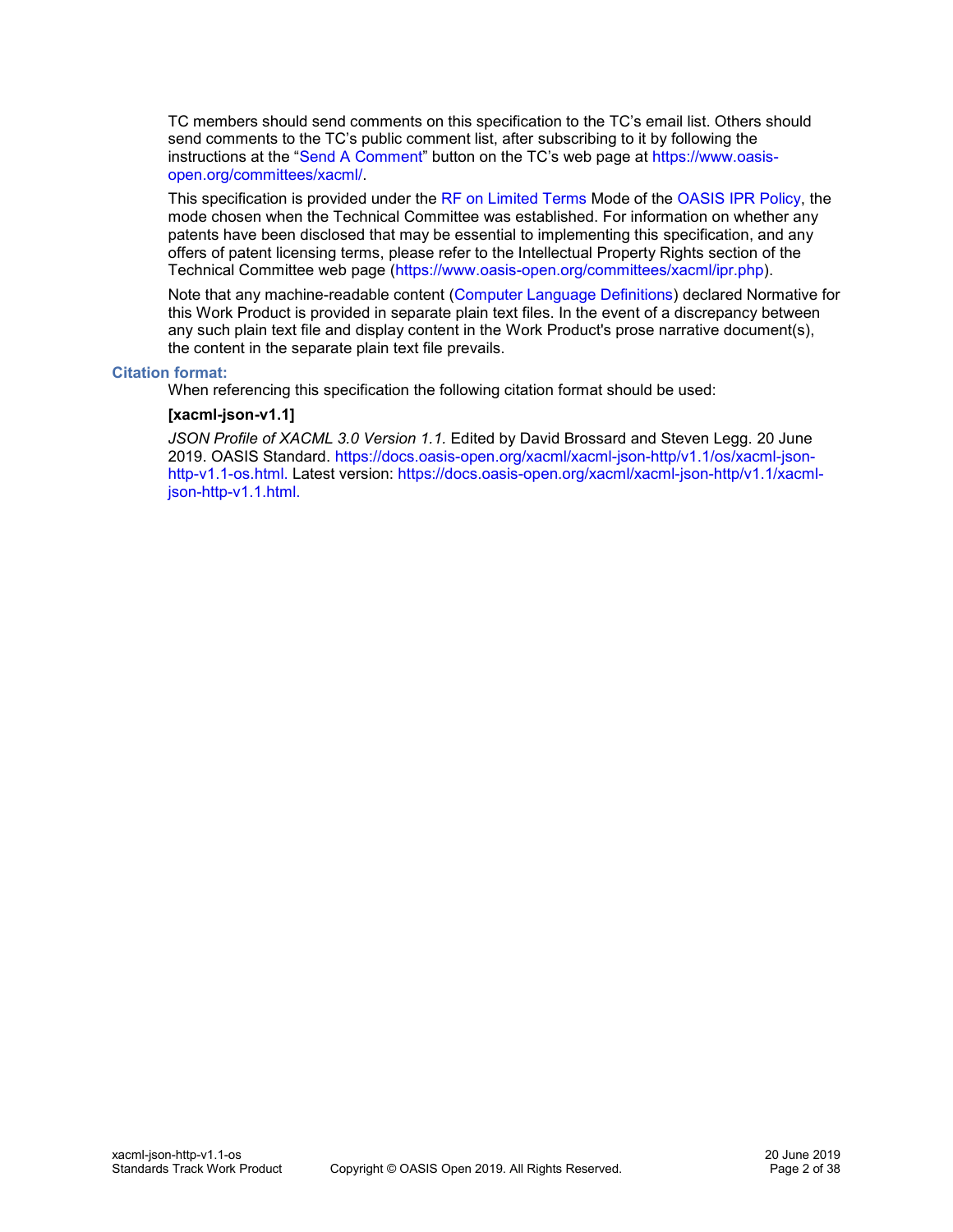# **Notices**

Copyright © OASIS Open 2019. All Rights Reserved.

All capitalized terms in the following text have the meanings assigned to them in the OASIS Intellectual Property Rights Policy (the "OASIS IPR Policy"). The full [Policy](https://www.oasis-open.org/policies-guidelines/ipr) may be found at the OASIS website.

This document and translations of it may be copied and furnished to others, and derivative works that comment on or otherwise explain it or assist in its implementation may be prepared, copied, published, and distributed, in whole or in part, without restriction of any kind, provided that the above copyright notice and this section are included on all such copies and derivative works. However, this document itself may not be modified in any way, including by removing the copyright notice or references to OASIS, except as needed for the purpose of developing any document or deliverable produced by an OASIS Technical Committee (in which case the rules applicable to copyrights, as set forth in the OASIS IPR Policy, must be followed) or as required to translate it into languages other than English.

The limited permissions granted above are perpetual and will not be revoked by OASIS or its successors or assigns.

This document and the information contained herein is provided on an "AS IS" basis and OASIS DISCLAIMS ALL WARRANTIES, EXPRESS OR IMPLIED, INCLUDING BUT NOT LIMITED TO ANY WARRANTY THAT THE USE OF THE INFORMATION HEREIN WILL NOT INFRINGE ANY OWNERSHIP RIGHTS OR ANY IMPLIED WARRANTIES OF MERCHANTABILITY OR FITNESS FOR A PARTICULAR PURPOSE.

OASIS requests that any OASIS Party or any other party that believes it has patent claims that would necessarily be infringed by implementations of this OASIS Committee Specification or OASIS Standard, to notify OASIS TC Administrator and provide an indication of its willingness to grant patent licenses to such patent claims in a manner consistent with the IPR Mode of the OASIS Technical Committee that produced this specification.

OASIS invites any party to contact the OASIS TC Administrator if it is aware of a claim of ownership of any patent claims that would necessarily be infringed by implementations of this specification by a patent holder that is not willing to provide a license to such patent claims in a manner consistent with the IPR Mode of the OASIS Technical Committee that produced this specification. OASIS may include such claims on its website, but disclaims any obligation to do so.

OASIS takes no position regarding the validity or scope of any intellectual property or other rights that might be claimed to pertain to the implementation or use of the technology described in this document or the extent to which any license under such rights might or might not be available; neither does it represent that it has made any effort to identify any such rights. Information on OASIS' procedures with respect to rights in any document or deliverable produced by an OASIS Technical Committee can be found on the OASIS website. Copies of claims of rights made available for publication and any assurances of licenses to be made available, or the result of an attempt made to obtain a general license or permission for the use of such proprietary rights by implementers or users of this OASIS Committee Specification or OASIS Standard, can be obtained from the OASIS TC Administrator. OASIS makes no representation that any information or list of intellectual property rights will at any time be complete, or that any claims in such list are, in fact, Essential Claims.

The name "OASIS" is a trademark of [OASIS,](https://www.oasis-open.org/) the owner and developer of this specification, and should be used only to refer to the organization and its official outputs. OASIS welcomes reference to, and implementation and use of, specifications, while reserving the right to enforce its marks against misleading uses. Please see<https://www.oasis-open.org/policies-guidelines/trademark> for above guidance.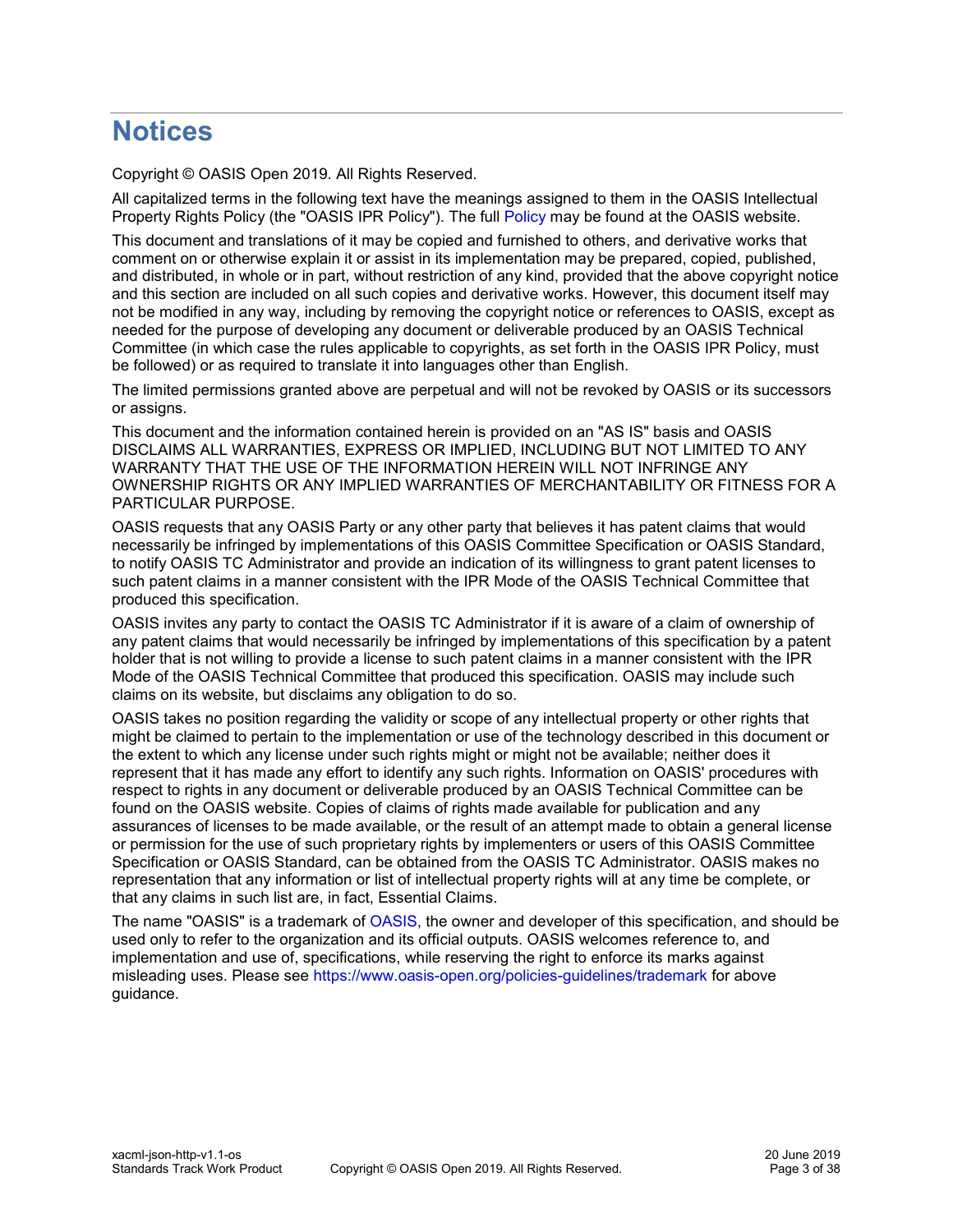# **Table of Contents**

| $\mathbf{1}$ |  |
|--------------|--|
|              |  |
|              |  |
|              |  |
|              |  |
|              |  |
| 2            |  |
| 3            |  |
|              |  |
|              |  |
|              |  |
|              |  |
|              |  |
|              |  |
|              |  |
|              |  |
|              |  |
|              |  |
|              |  |
|              |  |
|              |  |
| 4            |  |
|              |  |
|              |  |
|              |  |
|              |  |
|              |  |
|              |  |
|              |  |
|              |  |
|              |  |
|              |  |
|              |  |
|              |  |
|              |  |
|              |  |
|              |  |
|              |  |
| 5            |  |
|              |  |
|              |  |
|              |  |
|              |  |
|              |  |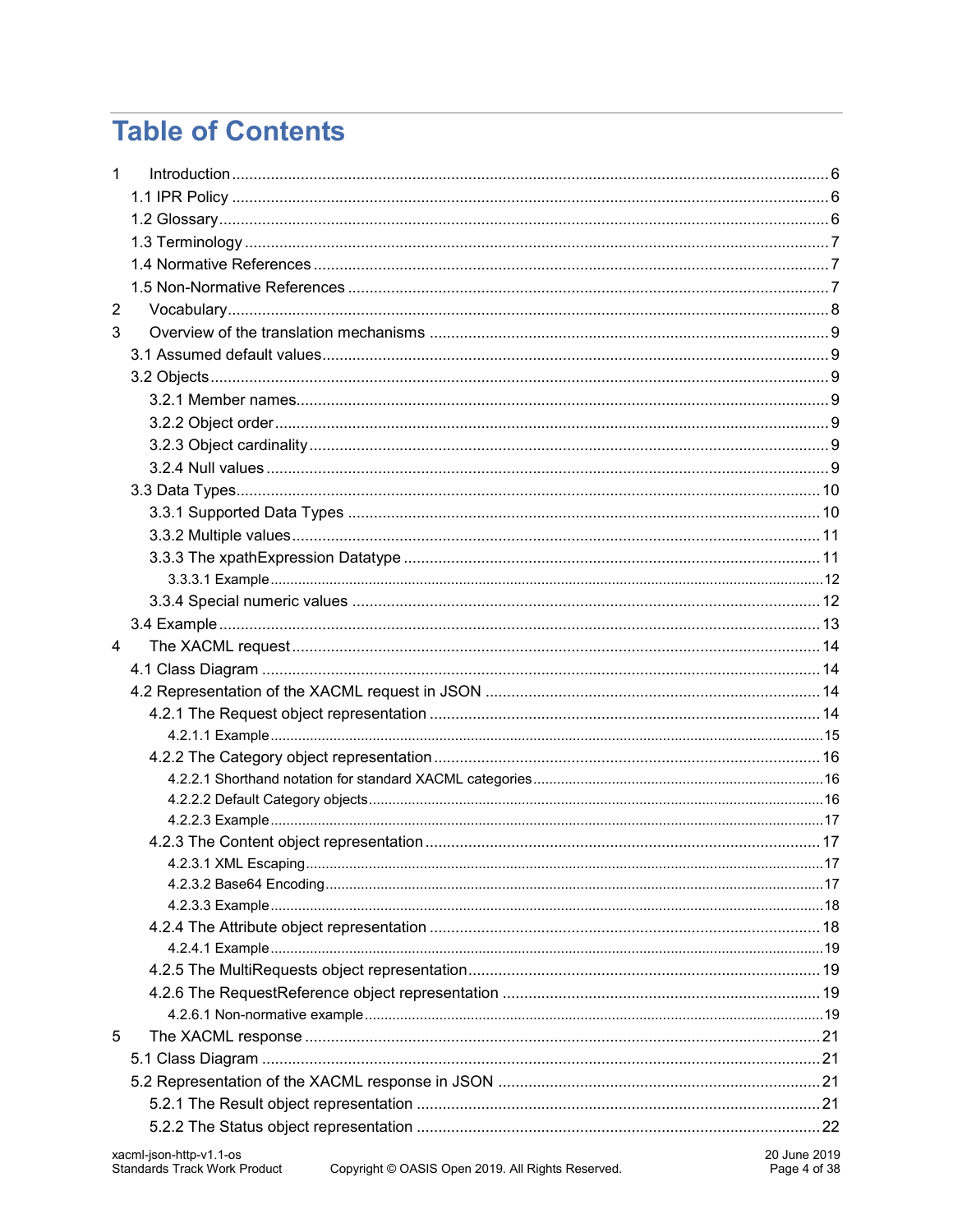| 6           |             |  |
|-------------|-------------|--|
|             |             |  |
| 7           |             |  |
|             |             |  |
|             |             |  |
|             |             |  |
|             |             |  |
|             |             |  |
|             |             |  |
|             |             |  |
|             |             |  |
|             |             |  |
|             |             |  |
|             |             |  |
|             |             |  |
| 8           |             |  |
|             |             |  |
|             |             |  |
|             |             |  |
|             |             |  |
| 9           |             |  |
| Appendix A. |             |  |
|             | Appendix B. |  |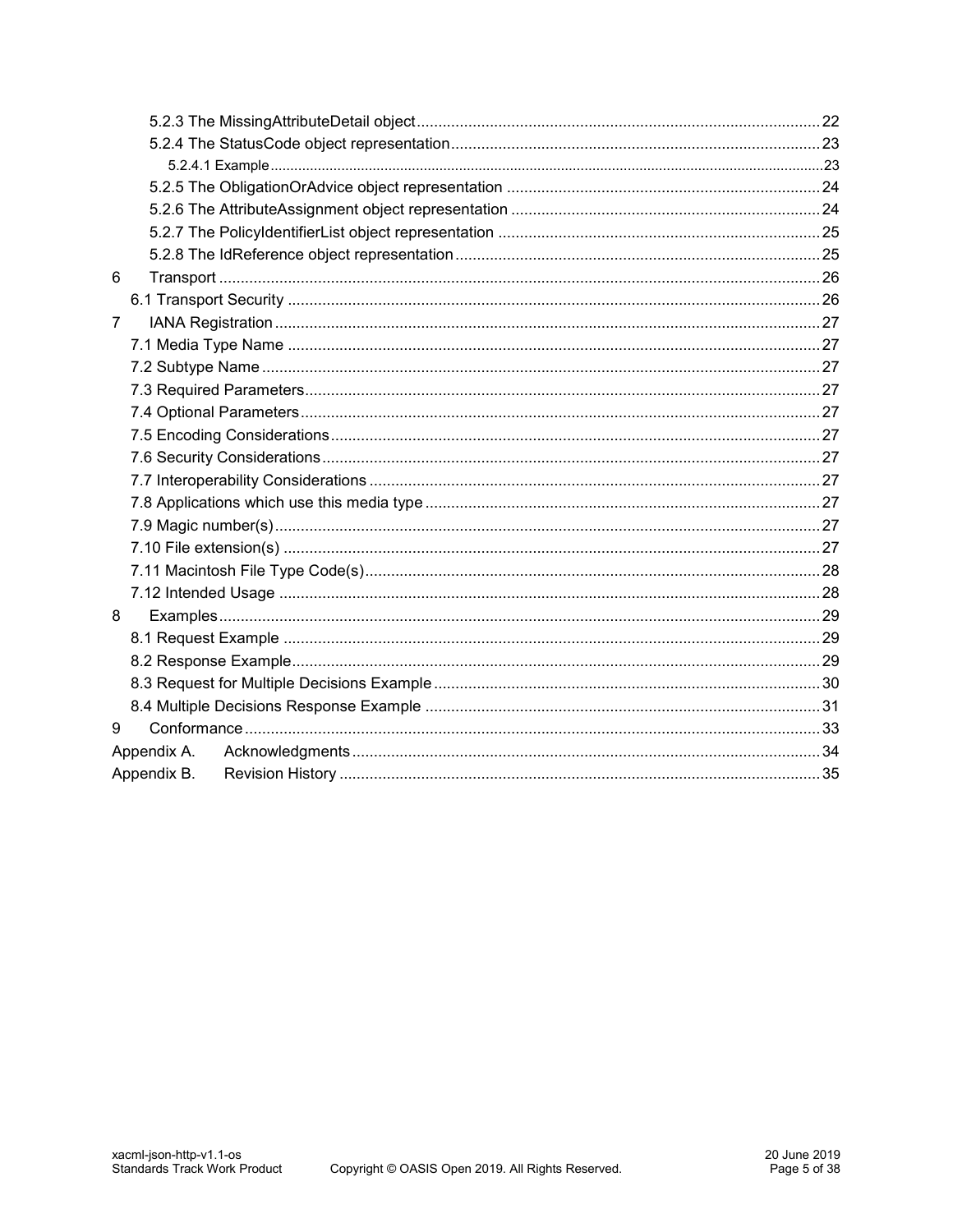# <span id="page-5-0"></span>**1 Introduction**

[All text is normative unless otherwise labeled]

#### **{Non-normative}**

- 4 The XACML architecture promotes a loose coupling between the component that enforces decisions, the 40<br>5 policy enforcement point (PEP), and the component that decides based on XACML policies, the policy
- policy enforcement point (PEP), and the component that decides based on XACML policies, the policy decision point (PDP).
- The XACML standard defines the format of the request and the response between the PEP and the PDP.
- As the default representation of XACML is XML and is backed by a schema, the request and response are typically expressed as XML elements or documents. Depending on the PDP implementation, the
- request and response could be embedded inside a SOAP message or even a SAML assertion as
- described in the SAML profile of XACML.
- With the rise in popularity of APIs and its consumerization, it becomes important for XACML to be easily understood in order to increase the likelihood it will be adopted.
- This profile aims at defining a JSON format for the XACML request and response. It also defines the
- transport between client (PEP) and service (PDP).
- In writing this document, the authors have kept three items in mind:
- 17 1. Equivalence: a XACML request and response expressed in XML need not be strictly equivalent in structure to a XACML request expressed in JSON so long as the meaning remains the same and so long as the JSON and XML requests would lead to the same response (decision, obligation, and advice).
- 2. Lossless behavior: it MUST be possible to translate XACML requests and responses between XML and JSON representations in either direction at any time without semantic loss.
- 23 3. Transport-agnostic nature: the JSON representation MUST contain all the information the XACML request and/or response contains: this means the transport layer cannot convert XACML decisions into HTTP codes, e.g. HTTP 401 for a Deny decision.

# <span id="page-5-1"></span>**1.1 IPR Policy**

- 27 This specification is provided under the [RF on Limited Terms](https://www.oasis-open.org/policies-guidelines/ipr#RF-on-Limited-Mode) Mode of the [OASIS IPR Policy,](https://www.oasis-open.org/policies-guidelines/ipr) the mode
- chosen when the Technical Committee was established. For information on whether any patents have
- been disclosed that may be essential to implementing this specification, and any offers of patent licensing
- terms, please refer to the Intellectual Property Rights section of the Technical Committee web page
- [\(https://www.oasis-open.org/committees/xacml/ipr.php\)](https://www.oasis-open.org/committees/xacml/ipr.php).

# <span id="page-5-2"></span>**1.2 Glossary**

#### **Array**

- An ordered sequence of zero or more JSON *elements*.
- **Element**
- In JSON, a value; either a JSON primitive type, an *object* or an *array*.
- **Member**
- A name/value pair in a JSON *object*.
- **Object**

In JSON, an unordered collection of zero or more *members*.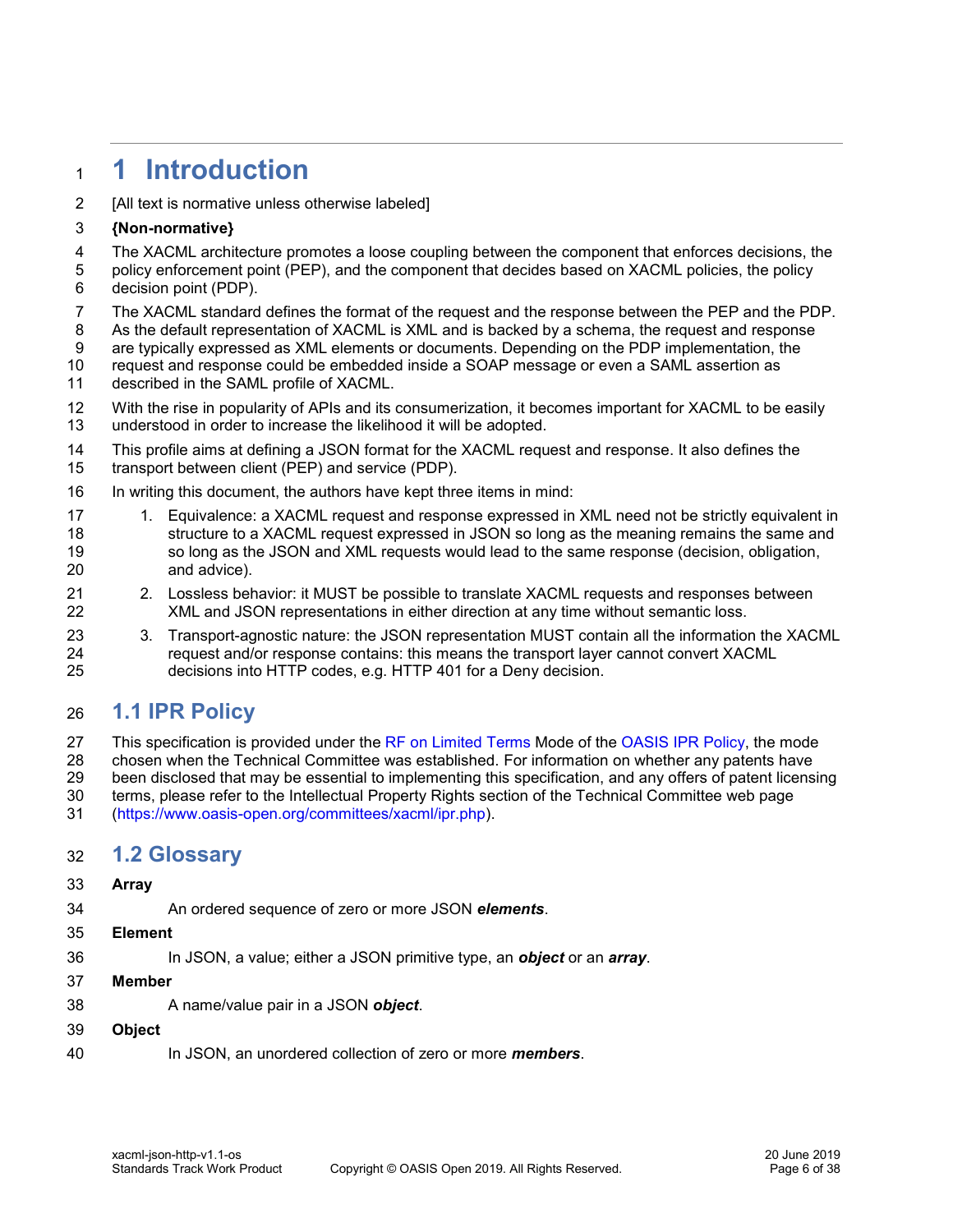# <span id="page-6-0"></span>**1.3 Terminology**

 The key words "MUST", "MUST NOT", "REQUIRED", "SHALL", "SHALL NOT", "SHOULD", "SHOULD NOT", "RECOMMENDED", "MAY", and "OPTIONAL" in this document are to be interpreted as described in **[\[RFC2119\]](#page-6-3)**.

# <span id="page-6-1"></span>**1.4 Normative References**

<span id="page-6-12"></span><span id="page-6-7"></span><span id="page-6-6"></span><span id="page-6-4"></span><span id="page-6-3"></span>

| 46<br>47                   | [RFC2119]      | S. Bradner, Key words for use in RFCs to Indicate Requirement Levels,<br>http://www.ietf.org/rfc/rfc2119.txt, IETF RFC 2119, March 1997.                                                                                                                                                                                                                           |
|----------------------------|----------------|--------------------------------------------------------------------------------------------------------------------------------------------------------------------------------------------------------------------------------------------------------------------------------------------------------------------------------------------------------------------|
| 48<br>49                   | [RFC4627]      | D. Crockford, The application/json Media Type for JavaScript Object Notation<br>(JSON), http://tools.ietf.org/html/rfc4627, IETF RFC 4627, July 2006.                                                                                                                                                                                                              |
| 50<br>51                   | [XACMLMDP]     | XACML v3.0 Multiple Decision Profile Version 1.0. http://docs.oasis-<br>open.org/xacml/3.0/multiple/v1.0/xacml-3.0-multiple-v1.0.html                                                                                                                                                                                                                              |
| 52<br>53                   | [RFC8259]      | T.Bray, Ed., The JavaScript Object Notation (JSON) Data Interchange Format,<br>https://tools.ietf.org/html/rfc8259, IETF RFC 8259, December 2017.                                                                                                                                                                                                                  |
| 54<br>55<br>56             | [NAMESPACES]   | Bray, Tim, et.al. eds, Namespaces in XML 1.0 (Third Edition), W3C<br>Recommendation 8 December 2009, available at<br>http://www.w3.org/TR/2009/REC-xml-names-20091208/                                                                                                                                                                                             |
| 57<br>58<br>59<br>60<br>61 | [XACML30]      | eXtensible Access Control Markup Language (XACML) Version 3.0 Plus Errata<br>01. Edited by Erik Rissanen. 12 July 2018. OASIS Standard incorporating<br>Approved Errata. http://docs.oasis-open.org/xacml/3.0/errata01/os/xacml-3.0-<br>core-spec-errata01-os-complete.html. Latest version: http://docs.oasis-<br>open.org/xacml/3.0/xacml-3.0-core-spec-en.html. |
| 62<br>63<br>64             | [XML]          | Bray, Tim, et.al. eds, Extensible Markup Language (XML) 1.0 (Fifth Edition),<br>W3C Recommendation 26 November 2008, available at<br>http://www.w3.org/TR/2008/REC-xml-20081126/                                                                                                                                                                                   |
| 65<br>66<br>67             | [XMLDatatypes] | Biron, Paul et al. Eds, XML Schema Part 2: Datatypes Second Edition, W3C<br>Recommendation 28 October 2004, available at<br>http://www.w3.org/TR/xmlschema-2/                                                                                                                                                                                                      |
| 68<br>69                   | [XPATH]        | James Clark and Steve DeRose, XML Path Language (XPath), Version 1.0, W3C<br>Recommendation 16 November 1999. Available at: http://www.w3.org/TR/xpath                                                                                                                                                                                                             |
| 70<br>71                   | [IEEE754]      | Institute of Electrical and Electronics Engineers, "Standard for Floating-Point<br>Arithmetic", IEEE Standard 754, August 2008.                                                                                                                                                                                                                                    |

# <span id="page-6-5"></span><span id="page-6-2"></span>**1.5 Non-Normative References**

<span id="page-6-11"></span><span id="page-6-10"></span><span id="page-6-9"></span><span id="page-6-8"></span>

| 73<br>74 | [XACMLREST] | REST Profile of XACML v3.0 Version 1.0. Edited by Rémon Sinnema. Latest<br>version: http://docs.oasis-open.org/xacml/xacml-rest/v1.0/xacml-rest-v1.0.doc. |
|----------|-------------|-----------------------------------------------------------------------------------------------------------------------------------------------------------|
| 75<br>76 | [HTTP]      | Hypertext Transfer Protocol. June 1999. IETF RFC 2616.<br>http://tools.ietf.org/html/rfc2616                                                              |
| 77       | [HTTPS]     | HTTP over TLS. May 2000. IETF RFC 2818. http://tools.ietf.org/html/rfc2818                                                                                |
| 78<br>79 | [BASE64]    | The Base16, Base32, and Base64 Data Encodings. October 2006. IETF RFC<br>4648. http://tools.ietf.org/html/rfc4648                                         |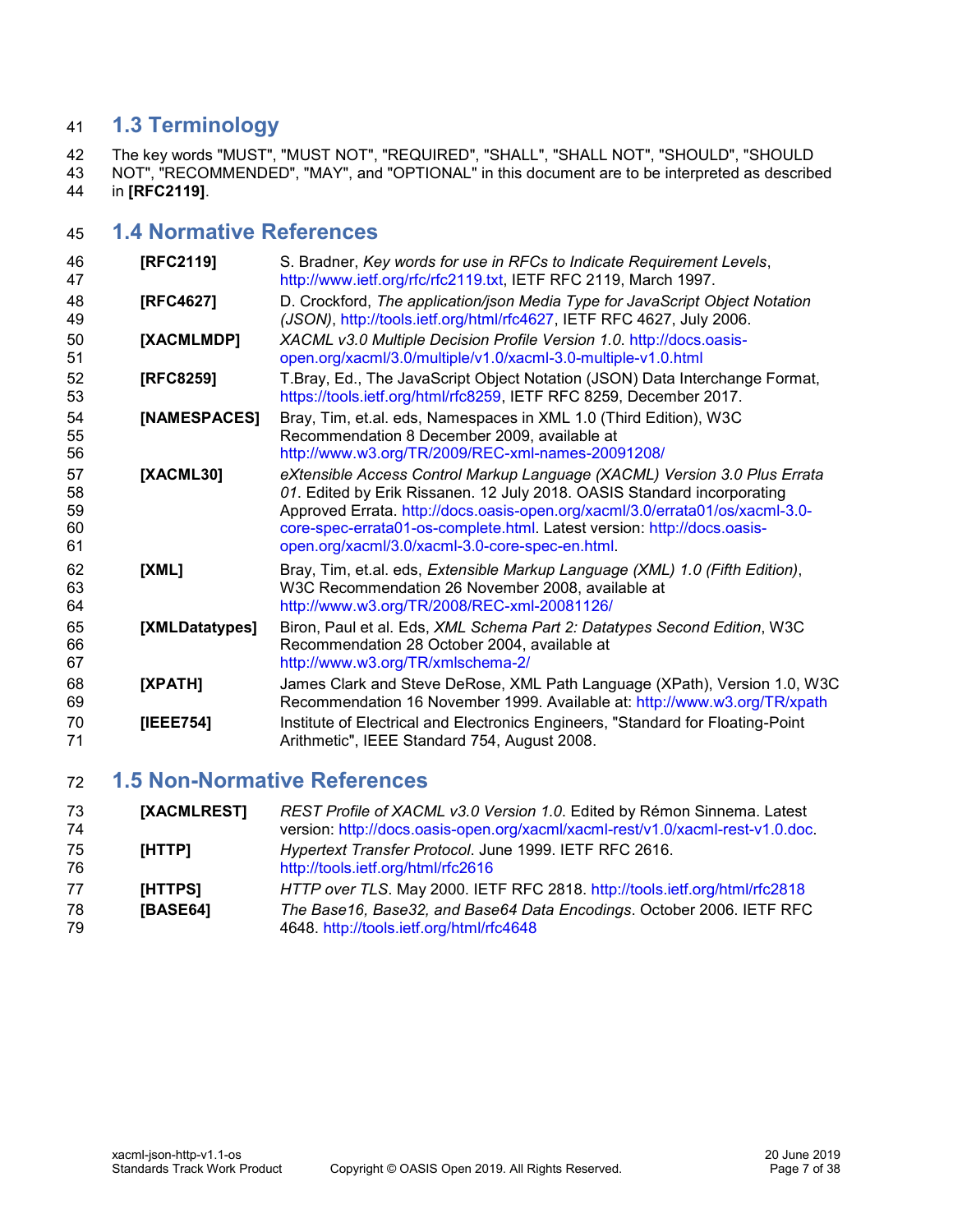# <span id="page-7-0"></span><sup>80</sup> **2 Vocabulary**

#### 81 **{Non-normative}**

- 82 XML introduces the notion of elements. The equivalent notion in JSON is an **object**. XML introduces the 83 notion of attributes. The equivalent notion in JSON is a *member*.
- 83 notion of attributes. The equivalent notion in JSON is a *member*.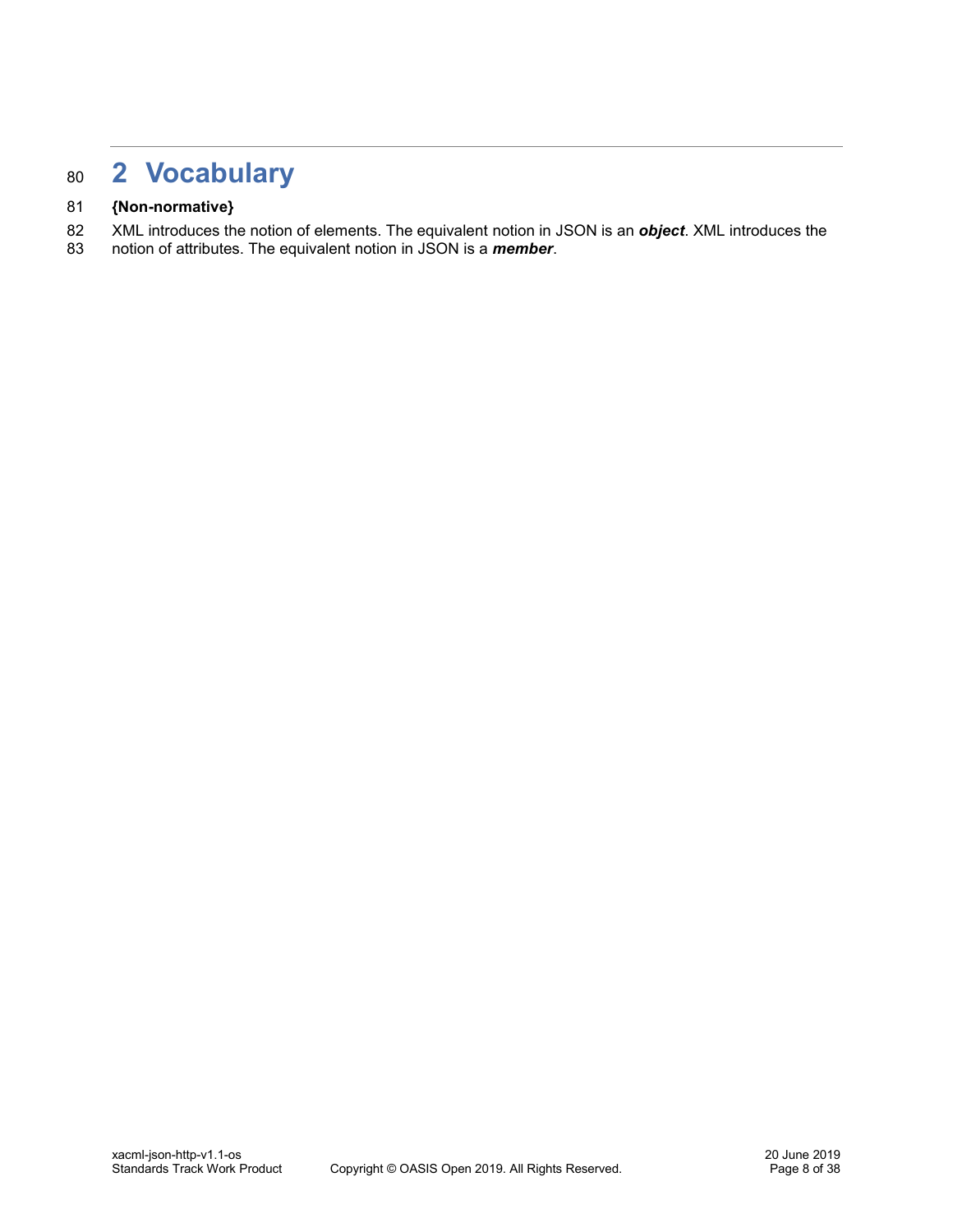# <span id="page-8-0"></span>**3 Overview of the translation mechanisms**

# <span id="page-8-1"></span>**3.1 Assumed default values**

 To avoid bloating the JSON request and response, certain parts of a request and response have default values which can then be omitted. As an example, the default value for the data-type of an attribute value 88 is String (http://www.w3.org/2001/XMLSchema#string).

 The user should refer to the XACML 3.0 specification document **[\[XACML30\]](#page-6-4)** for a normative definition of the request and response elements.

# <span id="page-8-2"></span>**3.2 Objects**

#### <span id="page-8-3"></span>**3.2.1 Member names**

- Unless otherwise stated, JSON *member* names MUST match the XACML XML element and/or attribute names exactly, including case.
- The following XML elements and attributes have been renamed:
- The name of the XACML XML <Attributes> element has been changed in JSON to the **member** name "Category". It makes more sense to call the parent element that way since it represents an instance of a category from a XACML sense.
- The <AttributeValue> element in the XML representation does not have an *object* counterpart in the JSON representation. The information it bears in XML is moved to the parent Attribute *object* in the JSON representation. A "Value" *member* has been introduced in the Attribute *object* to bear the information contained in the XML <AttributeValue> element as specified in section [4. The XACML request.](#page-13-0)
- 104 The AdviceId and the ObligationId attributes of the <Advice> and the <Obligation> 105 XML elements respectively have been renamed to  $\text{Tr} \alpha^{\text{m}}$  in JSON.

### <span id="page-8-4"></span>**3.2.2 Object order**

 The order of the objects and values in XACML does not matter. Therefore, the order of *objects* and values in the serialized form (JSON) does not matter.

#### <span id="page-8-5"></span>**3.2.3 Object cardinality**

- When in the XACML specification an XML element occurs zero or more times, the JSON equivalent is an optional *member* with an *array* for the value. The *array* MAY be empty and this case is semantically
- equivalent to the *member* being omitted from the containing *object*.
- When in the XACML specification an XML element occurs one or more times, the JSON equivalent is a mandatory *member* with an *array* for the value. The *array* MUST have at least one *element*.
- The class diagram in section [4.1. Class Diagram](#page-13-1) states the cardinality and relationship between kinds of *objects*.

#### <span id="page-8-6"></span>**3.2.4 Null values**

- The JSON null value is not permitted, including as an *element* in an *array*. If an optional, non-array
- *member* has no value then it MUST be omitted from the containing *object*. A mandatory, non-array
- *member* MUST have a non-null value.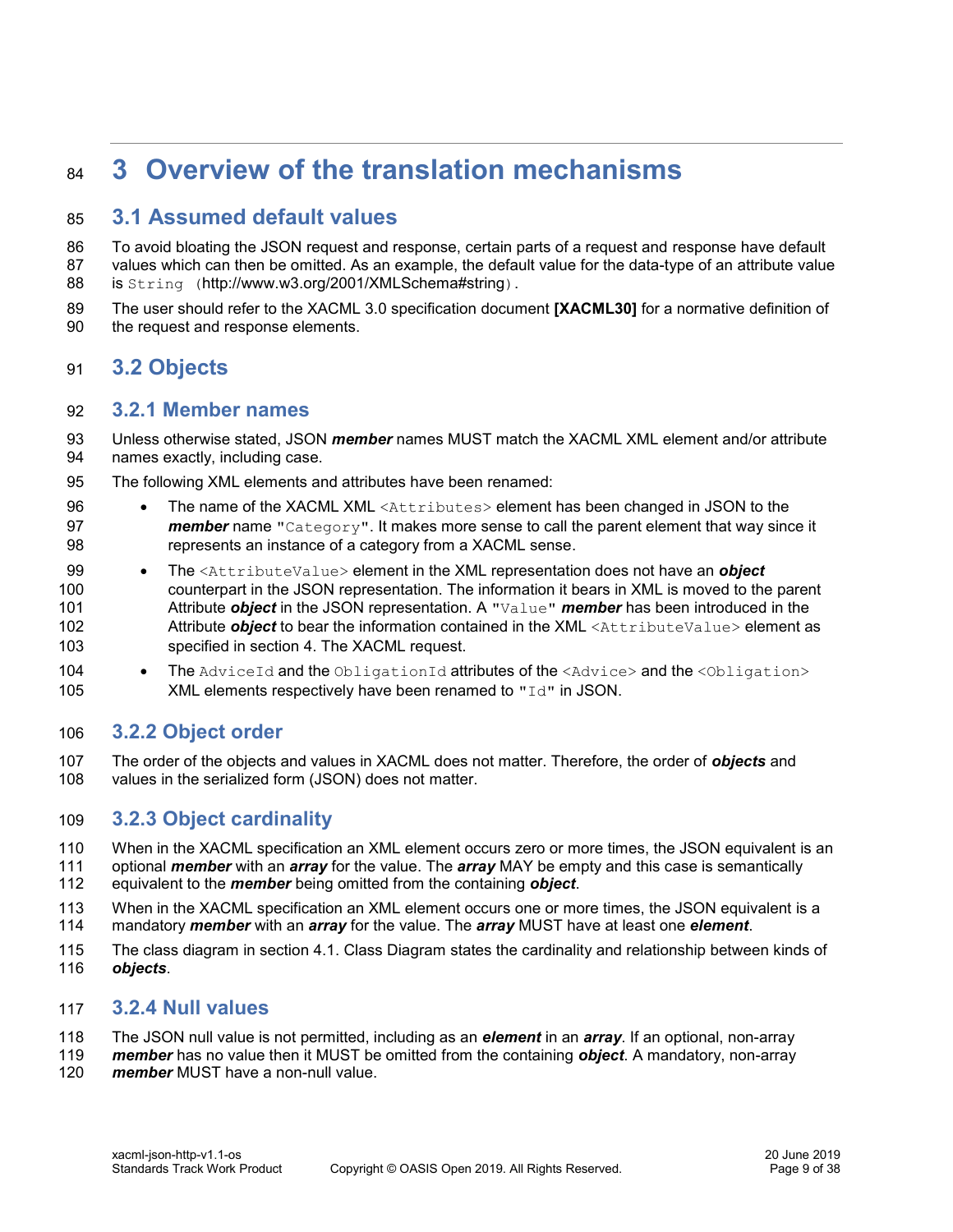# <span id="page-9-0"></span>121 **3.3 Data Types**

122 This section defines how data-types are represented and handled in the JSON representation. Chapter

123 10, section 10.2.7 in the XACML 3.0 specification as well as section A.2 list the data-types that are

124 defined in XACML. These are listed in the table below in section [3.3.1.](#page-9-1) It lists the shorthand value that

125 MAY be used when creating a XACML attribute in the JSON representation.

## <span id="page-9-1"></span>126 **3.3.1 Supported Data Types**

- 127 The full XACML data type URI can also be used in JSON as the JSON shorthand type codes are a 128 convenience, not a replacement.
- 129 It is also possible to omit the JSON "DataType" *member* for certain XACML data types when it can
- 130 safely be inferred from the value of the attribute as shown in [Table 1.](#page-9-2)
- 131 *Table 1. JSON shorthand and rules of inference for XACML data types.*

<span id="page-9-2"></span>

| <b>XACML data type identifier</b>                      | <b>JSON shorthand</b><br>type code | Mapping /<br><b>Inference Rule</b>                                                                                              |
|--------------------------------------------------------|------------------------------------|---------------------------------------------------------------------------------------------------------------------------------|
| http://www.w3.org/2001/XMLSchema#string                | string                             | <b>JSON string</b>                                                                                                              |
| http://www.w3.org/2001/XMLSchema#boolean               | boolean                            | <b>JSON</b> boolean                                                                                                             |
| http://www.w3.org/2001/XMLSchema#integer               | integer                            | JSON number with<br>no fractional portion<br>and within the integer<br>range defined by the<br>XML schema in<br>[XMLDatatypes]. |
| http://www.w3.org/2001/XMLSchema#double                | double                             | <b>JSON</b> number with<br>fractional portion or<br>out of integer range<br>as defined in<br>[XMLDatatypes].                    |
| http://www.w3.org/2001/XMLSchema#time                  | time                               | None - inference<br>must fail.                                                                                                  |
| http://www.w3.org/2001/XMLSchema#date                  | date                               | None - inference<br>must fail.                                                                                                  |
| http://www.w3.org/2001/XMLSchema#dateTime              | dateTime                           | None - inference<br>must fail.                                                                                                  |
| http://www.w3.org/2001/XMLSchema#dayTimeDuration       | dayTimeDuration                    | None - inference<br>must fail.                                                                                                  |
| http://www.w3.org/2001/XMLSchema#yearMonthDuration     | yearMonthDuration                  | None - inference<br>must fail.                                                                                                  |
| http://www.w3.org/2001/XMLSchema#anyURI                | anyURI                             | $\overline{\text{None}}$ – inference<br>must fail.                                                                              |
| http://www.w3.org/2001/XMLSchema#hexBinary             | hexBinary                          | None - inference<br>must fail.                                                                                                  |
| http://www.w3.org/2001/XMLSchema#base64Binary          | base64Binary                       | None - inference<br>must fail.                                                                                                  |
| urn:oasis:names:tc:xacml:1.0:data-type:rfc822Name      | rfc822Name                         | None - inference<br>must fail.                                                                                                  |
| urn:oasis:names:tc:xacml:1.0:data-type:x500Name        | x500Name                           | None - inference<br>must fail.                                                                                                  |
| urn:oasis:names:tc:xacml:2.0:data-type:ipAddress       | ipAddress                          | None – inference<br>must fail.                                                                                                  |
| urn:oasis:names:tc:xacml:2.0:data-type:dnsName         | dnsName                            | None - inference<br>must fail.                                                                                                  |
| urn:oasis:names:tc:xacml:3.0:data-type:xpathExpression | xpathExpression                    | None - inference                                                                                                                |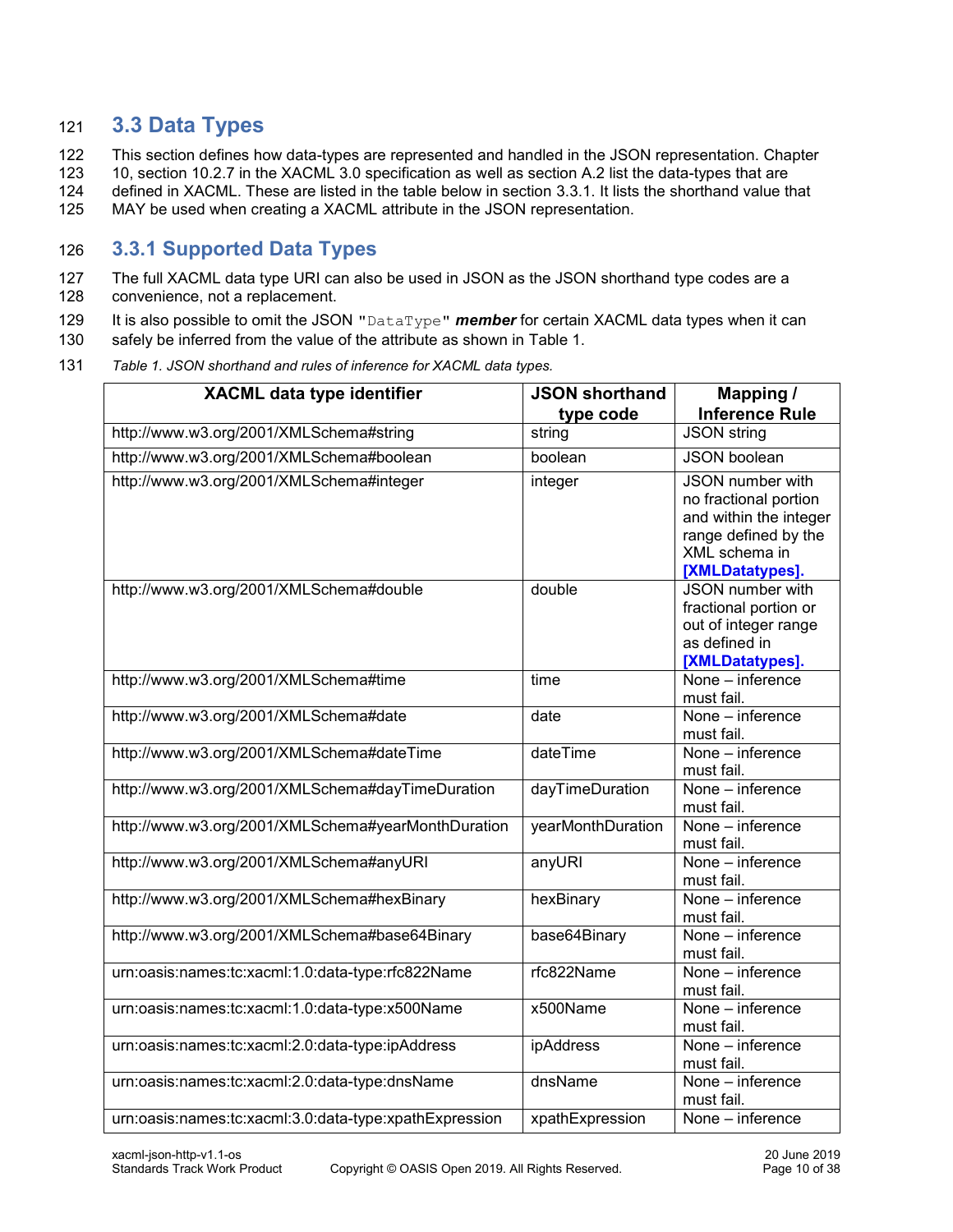|--|--|--|

- 132 For all of the XACML data types that cannot be inferred from the value, the following MUST be observed:
- 133 The JSON "DataType" *member* MUST be specified and the attribute value expressed in the 134 XACML string representation of the value.
- 135 Implementation-specific (e.g. Javascript) code may choose to parse the XACML string values into 136 internal numeric representations for internal use, such as for dateTime or duration 137 (dayTimeDuration, yearMonthDuration) values, but the JSON transport representation must 138 always express the attribute value in the serialized XACML string representation of the XACML 139 data type.

#### <span id="page-10-0"></span>140 **3.3.2 Multiple values**

- 141 In the case of an *array* of two or more values, and if the "DataType" *member* is not specified, it may 142 not be possible to infer the " $\text{DataType}$ " until all the values have been inspected.
- 143 Inference for multiple values works according to the inference rules as set in section [3.3.1.](#page-9-1) If a given data
- 144 type cannot be inferred and there is no "DataType" *member* specified then the *array* of values will be
- 145 considered as an *array* of string.
- 146 If an *array* of values contains integers and doubles only (excluding non-numerical values), then the
- 147 inference will make the *array* an *array* of double.
- 148 Any other combination of values will make the inference fail and the *array* will be considered as an *array* 149 of string.

# <span id="page-10-1"></span>150 **3.3.3 The xpathExpression Datatype**

- 151 Values of the xpathExpression data-type are represented as JSON *objects*. Each such *object* contains 152 the following *members*:
- 153 *Table 2 - Members of the xPathExpression Datatype*

| Member name     | <b>Type</b>                                                                            | <b>Mandatory/Optional</b> | Default value |
|-----------------|----------------------------------------------------------------------------------------|---------------------------|---------------|
| "XPathCategory" | A string containing a URI or<br>the shorthand notation defined<br>in section $4.2.2.1$ | Mandatory                 | None          |
| "Namespaces"    | An <i>array</i> of<br>NamespaceDeclaration<br>objects                                  | Optional                  | None          |
| "XPath"         | String                                                                                 | Mandatory                 | None          |

- 154 The "XPath" *member* contains the XPath expression**[\[XPATH\]](#page-6-5)** from the XACML value. The
- 155 "Namespaces" *member* contains namespace declarations for interpreting qualified names
- 156 **[\[NAMESPACES\]](#page-6-6)** in the XPath expression.
- 157 A NamespaceDeclaration *object* contains the following *members*:
- 158 *Table 3 - Members of the NamespaceDeclaration Datatype*

| <b>Member name</b> | Гуре                      | <b>Mandatory/Optional</b> | Default value |
|--------------------|---------------------------|---------------------------|---------------|
| "Prefix"           | String                    | Optional                  | None          |
| "Namespace"        | A string containing a URI | Mandatory                 | None          |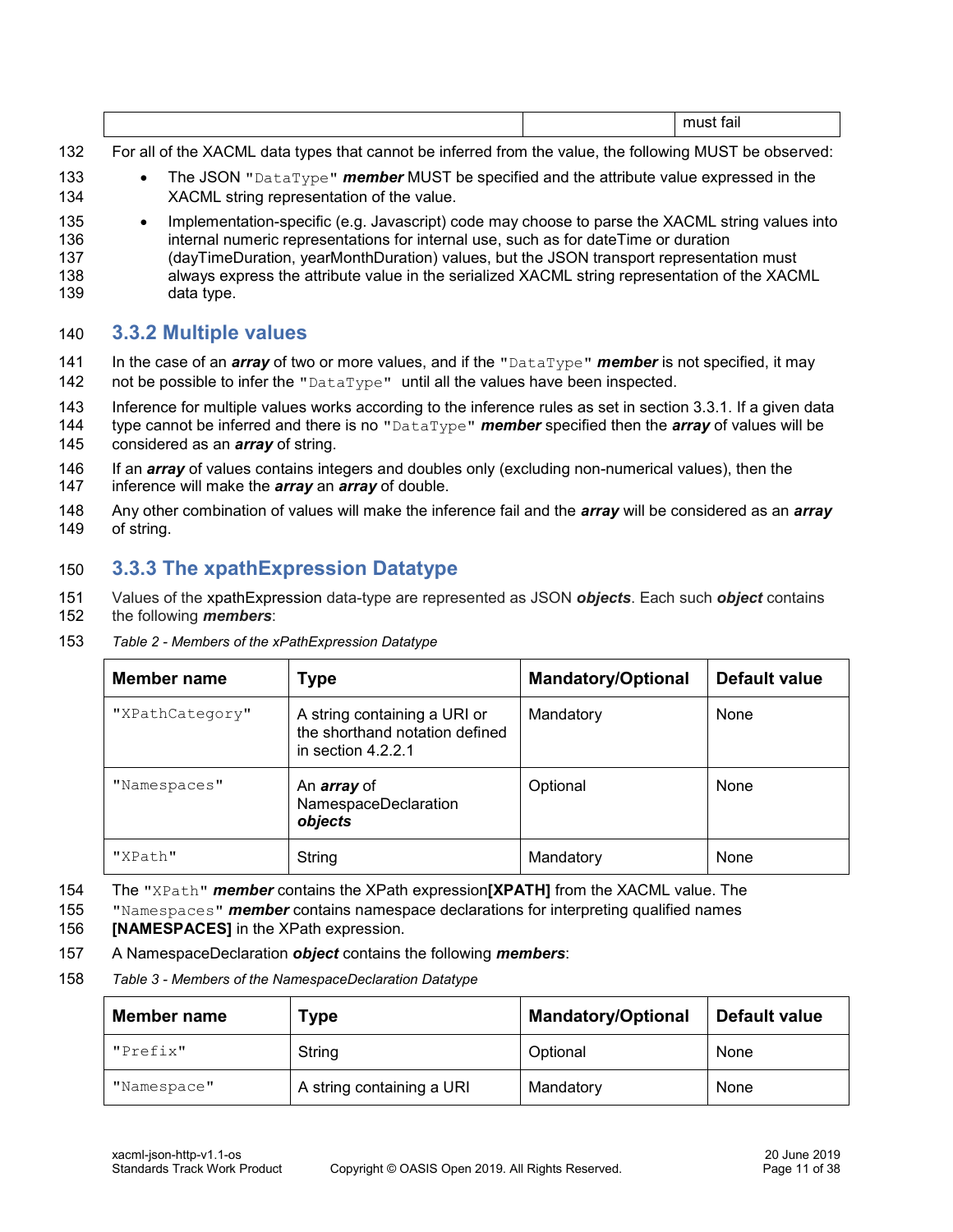- Each NamespaceDeclaration *object* describes a single XML namespace declaration **[\[NAMESPACES\]](#page-6-6)**.
- The "Prefix" *member* contains the namespace prefix and the "Namespace" *member* contains the
- 161 namespace name. In the case of a namespace declaration for the default namespace the " $Prefix$ "

*member* SHALL be absent.

- The "Namespaces" *array* MUST contain a NamespaceDeclaration *object* for each of the namespace
- prefixes used by the XPath expression. The "Namespaces" *array* MAY contain additional
- NamespaceDeclaration *objects* for namespace prefixes that are not used by the XPath expression.
- There SHALL NOT be more than one NamespaceDeclaration *object* for the same namespace prefix.

#### <span id="page-11-0"></span>**3.3.3.1 Example**

{Non-normative}

 This example shows the XML representation of an XACML attribute with a value of the xpathExpression data-type and its corresponding representation in JSON.

171 As  $XML·$ 

```
172 <Attribute xmlns="urn:oasis:names:tc:xacml:3.0:core:schema:wd-17"
173 AttributeId="urn:oasis:names:tc:xacml:3.0:content-selector">
174 <AttributeValue xmlns:md="urn:example:med:schemas:record"
175 XPathCategory="urn:oasis:names:tc:xacml:3.0:attribute-category:resource"
176 DataType="urn:oasis:names:tc:xacml:3.0:data-type:xpathExpression"
177 >md:record/md:patient/md:patientDoB</AttributeValue>
178 </Attribute>
179 As JSON:
180 {
181 "Attribute":{
182 "AttributeId":"urn:oasis:names:tc:xacml:3.0:content-selector",
183 "DataType":"xpathExpression",
184 "Value":{
185 "XPathCategory":
186 "urn:oasis:names:tc:xacml:3.0:attribute-category:resource",
187 "Namespaces":[{
188 "Namespace": "urn:oasis:names:tc:xacml:3.0:core:schema:wd-17"
189 }, \{190 "Prefix":"md",
191 "Namespace":"urn:example:med:schemas:record"
192 \{\},
193 "XPath":"md:record/md:patient/md:patientDoB"
194 }
195 }
196 }
```
### <span id="page-11-1"></span>**3.3.4 Special numeric values**

 The following special numeric values are not supported by the profile. Should the request contain such values, the Policy Decision Point MUST reply with an Indeterminate result and a status value of urn:oasis:names:tc:xacml:1.0:status:syntax-error as defined in Appendix B, section 8 of **[\[XACML30\]](#page-6-4)**.

- 202 Additional behavior of the PDP when returning urn: oasis: names: tc:xacml:1.0:status: syntax-error is specified in sections 5.57 and B.8 of **[\[XACML30\]](#page-6-4)**.
- IEEE 754-2008 NaN ("NaN")
- IEEE 754-2008 positive infinity ("INF")
- IEEE 754-2008 negative infinity ("-INF")
- IEEE 754-2008 negative zero (-0)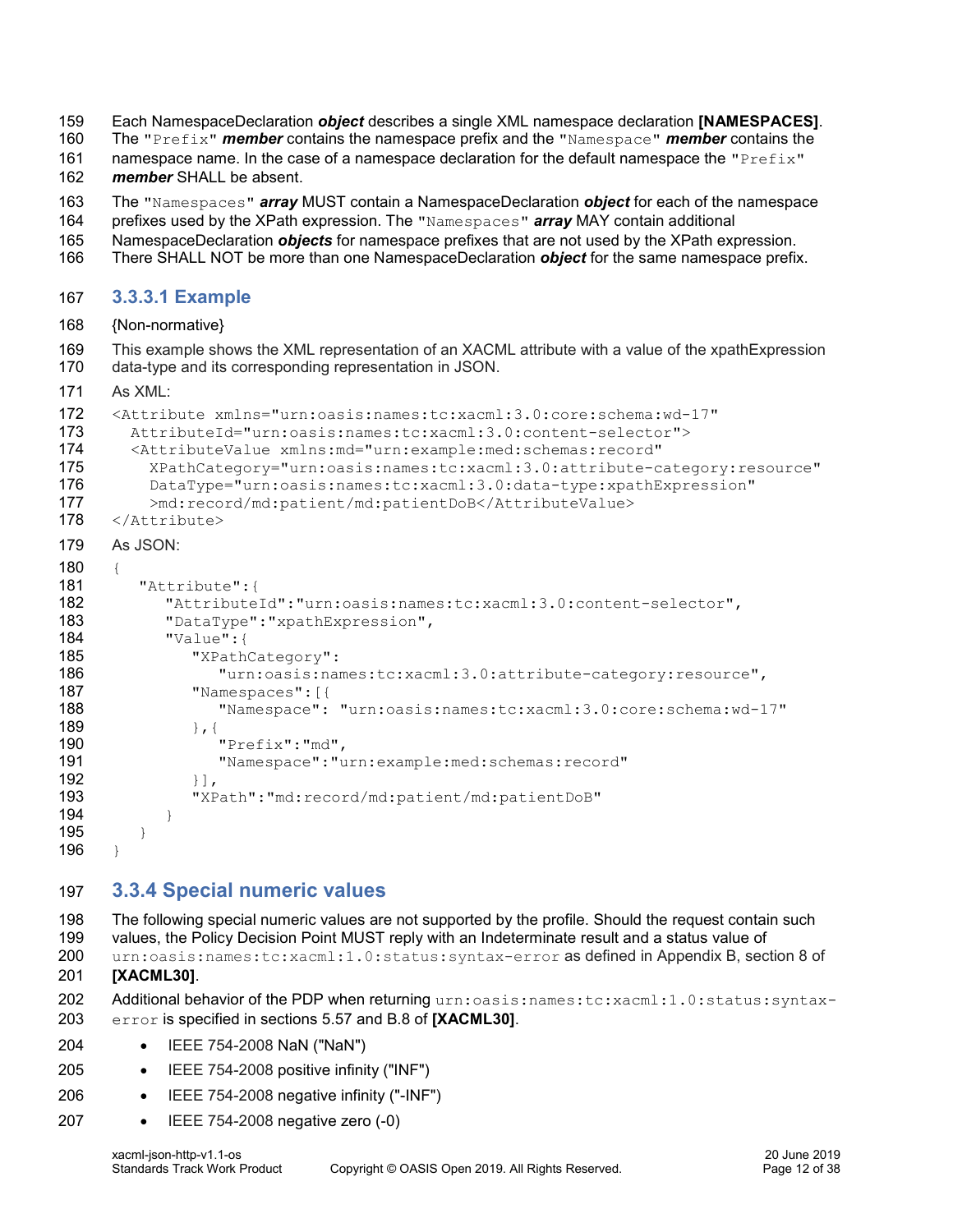# <span id="page-12-0"></span>208 **3.4 Example**

- 209 {Non-normative}
- 210 The example below illustrates equivalent possible notations:
- 211 *Table 4 - Equivalent examples*

| Representation explicitly stating the data-type                                            | Representation omitting the data-type                             |
|--------------------------------------------------------------------------------------------|-------------------------------------------------------------------|
| "Attribute": [{<br>"AttributeId": "document-id"<br>"DataType":"integer"<br>"Value" : $123$ | "Attribute": [{<br>"AttributeId":"document-id"<br>$"$ Value": 123 |

212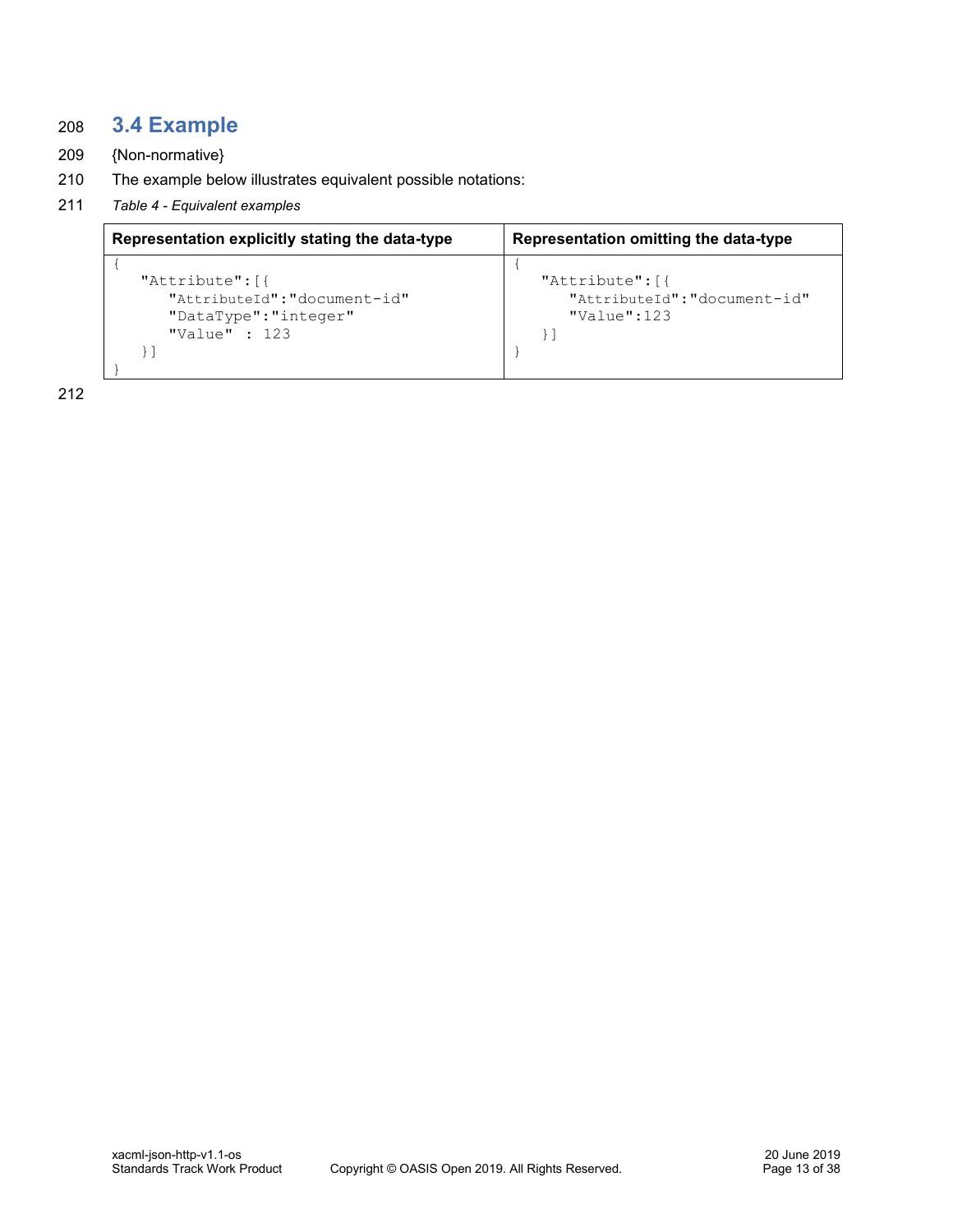# <span id="page-13-0"></span>**4 The XACML request**

# <span id="page-13-1"></span>**4.1 Class Diagram**

 The following class diagram represents the XACML request structure for the JSON representation. It is not a representation of the XACML request as expressed in XML.

- The key differences are:
- 218 The <AttributeValue> element in the XML representation does not have a counterpart in the JSON representation. The information it bears in XML is moved to the parent Attribute *object* in 220 the JSON representation.
- There are 4 new *objects* for attributes belonging to the most commonly used categories.
- 



- 
- 

# <span id="page-13-2"></span>**4.2 Representation of the XACML request in JSON**

- An XACML request is represented as an *object* with a single *member* named "Request". The value of
- the "Request" *member* is a Request *object*.

### <span id="page-13-3"></span>**4.2.1 The Request object representation**

- The Request *object* contains the following *members*:
- *Table 5 - Members of the Request object*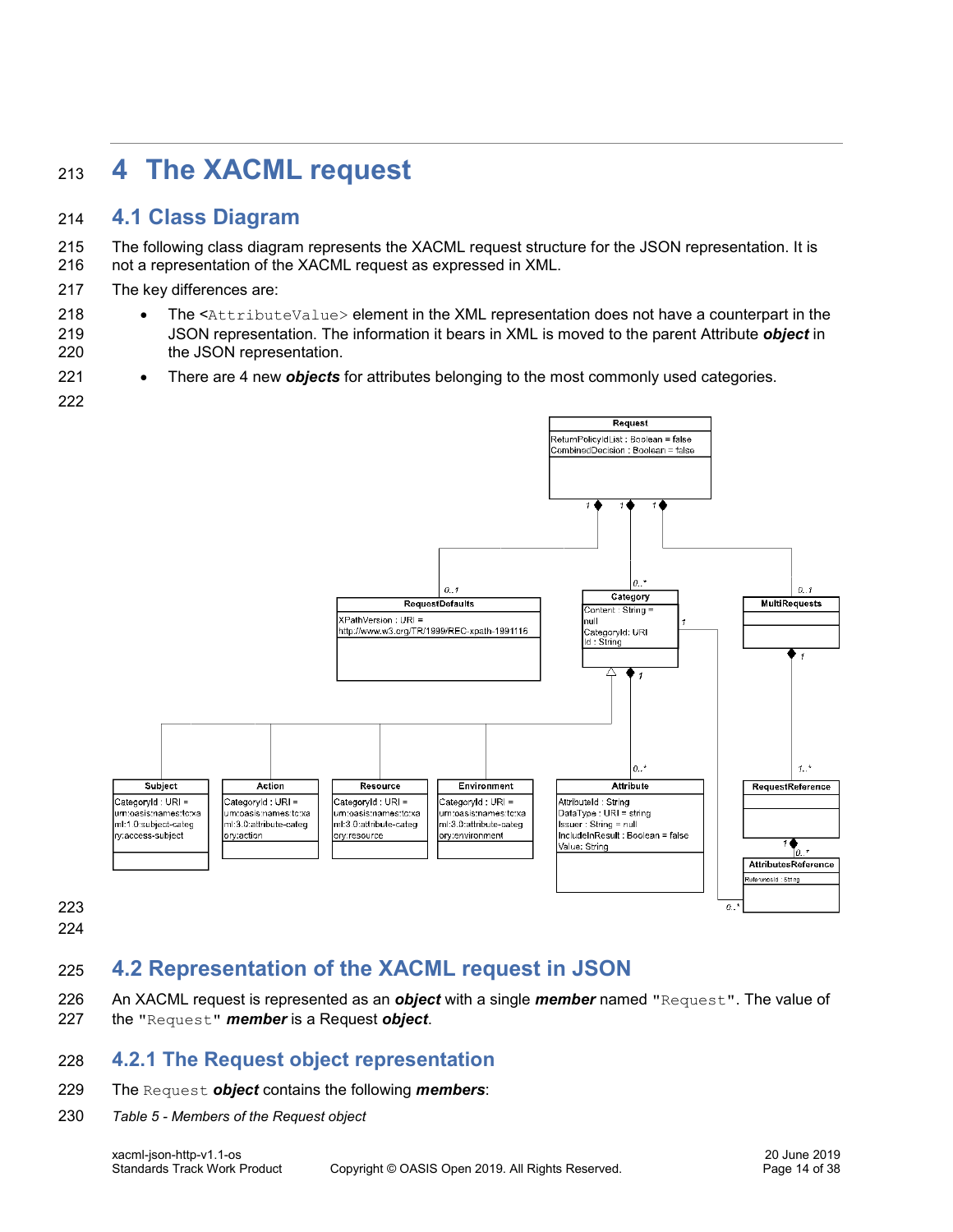| <b>Member name</b>    | <b>Type</b>                            | <b>Mandatory/Optional</b>                                                                          | <b>Default value</b> |
|-----------------------|----------------------------------------|----------------------------------------------------------------------------------------------------|----------------------|
| "ReturnPolicyIdList"  | Boolean                                | Optional                                                                                           | false                |
| "CombinedDecision"    | <b>Boolean</b>                         | Optional                                                                                           | false                |
| "XPathVersion"        | String                                 | Mandatory if the<br><b>XACML</b> request<br>contains XPath<br>expressions;<br>otherwise, optional. | None                 |
| "Category"            | An <i>array</i> of Category<br>objects | Optional, but see<br>section 4.2.2.2.                                                              | None                 |
| "Resource"            | An <i>array</i> of Category<br>objects | Optional, but see<br>section 4.2.2.2.                                                              | None                 |
| "Action"              | An <i>array</i> of Category<br>objects | Optional, but see<br>section 4.2.2.2.                                                              | None                 |
| "Environment"         | An <i>array</i> of Category<br>objects | Optional, but see<br>section 4.2.2.2.                                                              | None                 |
| "AccessSubject"       | An <i>array</i> of Category<br>objects | Optional, but see<br>section 4.2.2.2.                                                              | None                 |
| "RecipientSubject"    | An <i>array</i> of Category<br>objects | Optional, but see<br>section 4.2.2.2.                                                              | None                 |
| "IntermediarySubject" | An <i>array</i> of Category<br>objects | Optional, but see<br>section 4.2.2.2.                                                              | None                 |
| "CodeBase"            | An <i>array</i> of Category<br>objects | Optional, but see<br>section 4.2.2.2.                                                              | None                 |
| "RequestingMachine"   | An <i>array</i> of Category<br>objects | Optional, but see<br>section 4.2.2.2.                                                              | None                 |
| "MultiRequests"       | A MultiRequests object                 | Optional                                                                                           | None                 |

231 The Category *object* corresponds to the XML <Attributes> element. Just like the <Attributes>

232 element is specific to a given XACML attribute category, the Category *object* in JSON is specific to a 233 given XACML attribute category.

234 The MultiRequests *object* serves to support the Multiple Decision Profile **[\[XACMLMDP\]](#page-6-7)**.

235 The representation of these *objects* is elicited in the following relevant sections.

236 Note that, in the XACML XML schema, the XML Request element contains a <RequestDefaults>

237 element. To simplify things and since the <RequestDefaults> element contains a single

238 <XPathVersion> element with a single value, the <RequestDefaults> element was flattened into a 239 single *member* called "XPathVersion" as mentioned in the above table.

### <span id="page-14-0"></span>240 **4.2.1.1 Example**

```
241 {Non-normative}
242 {
243 "Request":{
244 "Category": [...],<br>245 "XPathVersion":
            245 "XPathVersion":"http://www.w3.org/TR/1999/REC-xpath-19991116"
246 }
```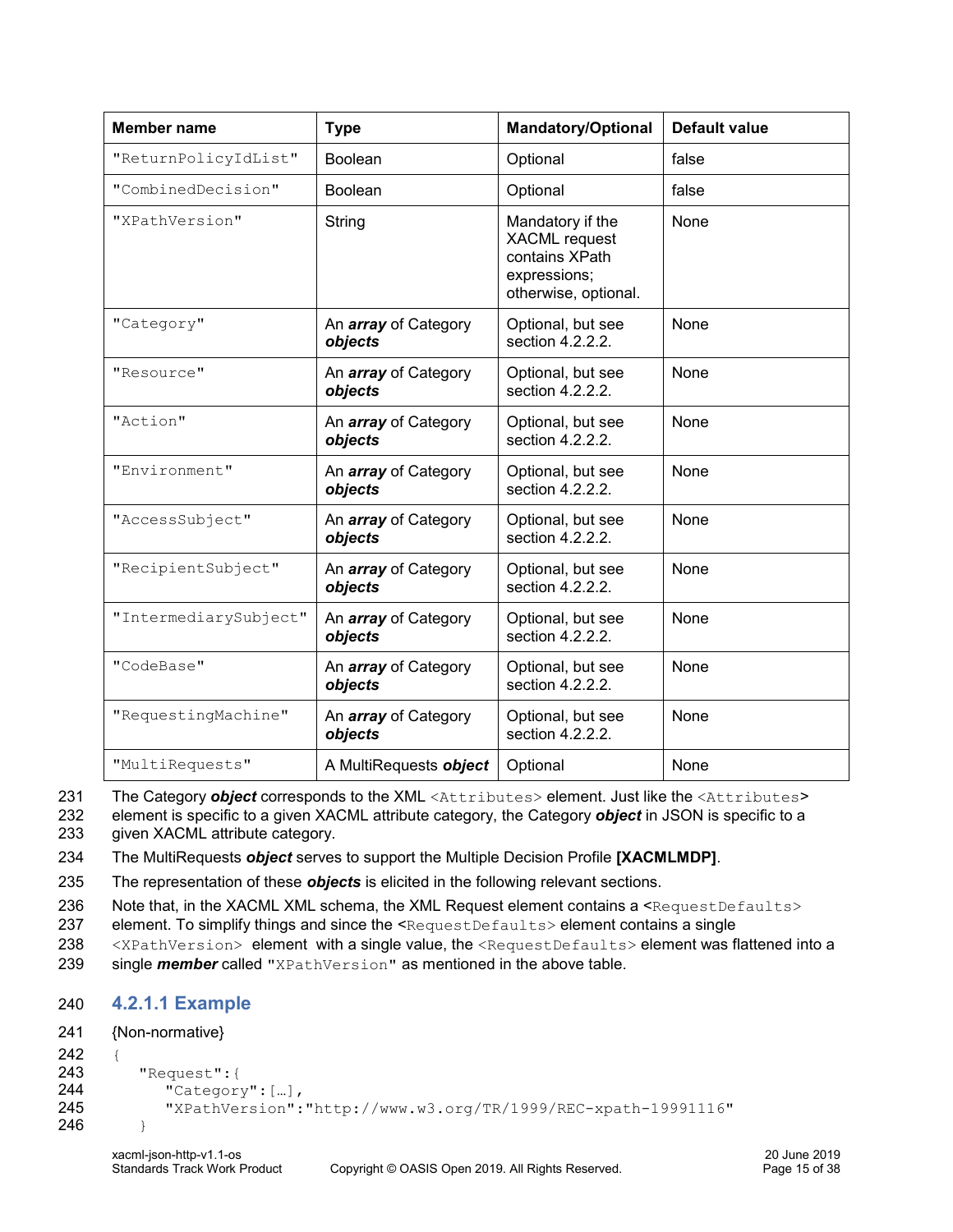247 }

248

# <span id="page-15-0"></span>249 **4.2.2 The Category object representation**

#### 250 The Category *object* contains the following *members*:

251 *Table 6 - Members of the Category object*

| Member name  | <b>Type</b>                                                                                         | <b>Mandatory/Optional</b>                                                                                                      | <b>Default value</b> |
|--------------|-----------------------------------------------------------------------------------------------------|--------------------------------------------------------------------------------------------------------------------------------|----------------------|
| "CategoryId" | A string containing a XACML<br>category URI or the shorthand<br>notation defined in section 4.2.2.1 | Mandatory for a<br>Category <b>object</b> in the<br>"Category" member<br>array; otherwise,<br>optional. See section<br>4.2.2.2 | None                 |
| "Td"         | String                                                                                              | Optional                                                                                                                       | None                 |
| "Content"    | String. The value must be escaped<br>or encoded as explained in section<br>4.2.3.                   | Optional                                                                                                                       | None                 |
| "Attribute"  | An <i>array</i> of Attribute <b>objects</b>                                                         | Optional                                                                                                                       | None                 |

- 252 The Attribute *object* is defined in section [4.2.4, The Attribute object representation.](#page-17-1)
- 253 The Category *object* is the equivalent of the <Attributes> element in the XACML XML representation.
- 254 The structure and default values for the aforementioned are elicited in the following relevant sections.

#### <span id="page-15-1"></span>255 **4.2.2.1 Shorthand notation for standard XACML categories**

- 256 The following table defines a shorthand notation for the standard categories defined in **[\[XACML30\]](#page-6-4)**.
- 257 *Table 7 - Shorthand notation for standard XACML categories*

| <b>Identifier</b>                                                  | <b>Short name</b>   |
|--------------------------------------------------------------------|---------------------|
| urn:oasis:names:tc:xacml:3.0:attribute-category:resource           | Resource            |
| urn:oasis:names:tc:xacml:3.0:attribute-category:action             | Action              |
| urn:oasis:names:tc:xacml:3.0:attribute-category:environment        | Environment         |
| urn:oasis:names:tc:xacml:1.0:subject-category:access-subject       | AccessSubject       |
| urn:oasis:names:tc:xacml:1.0:subject-category:recipient-subject    | RecipientSubject    |
| urn:oasis:names:tc:xacml:1.0:subject-category:intermediary-subject | IntermediarySubject |
| urn:oasis:names:tc:xacml:1.0:subject-category:codebase             | Codebase            |
| urn:oasis:names:tc:xacml:1.0:subject-category:requesting-machine   | RequestingMachine   |

258 The shorthand notation MAY be used as described in sections [4.2.2.2](#page-15-2) and [4.2.2.](#page-15-0)

#### <span id="page-15-2"></span>259 **4.2.2.2 Default Category objects**

- 260 Category *objects* in the "Category" *member array* relate to various XACML attribute categories as
- 261 indicated by their individual "CategoryId" *member*, which is a mandatory *member* only for these
- 262 Category *objects*. To simplify the JSON representation, this profile also defines other *members* (of the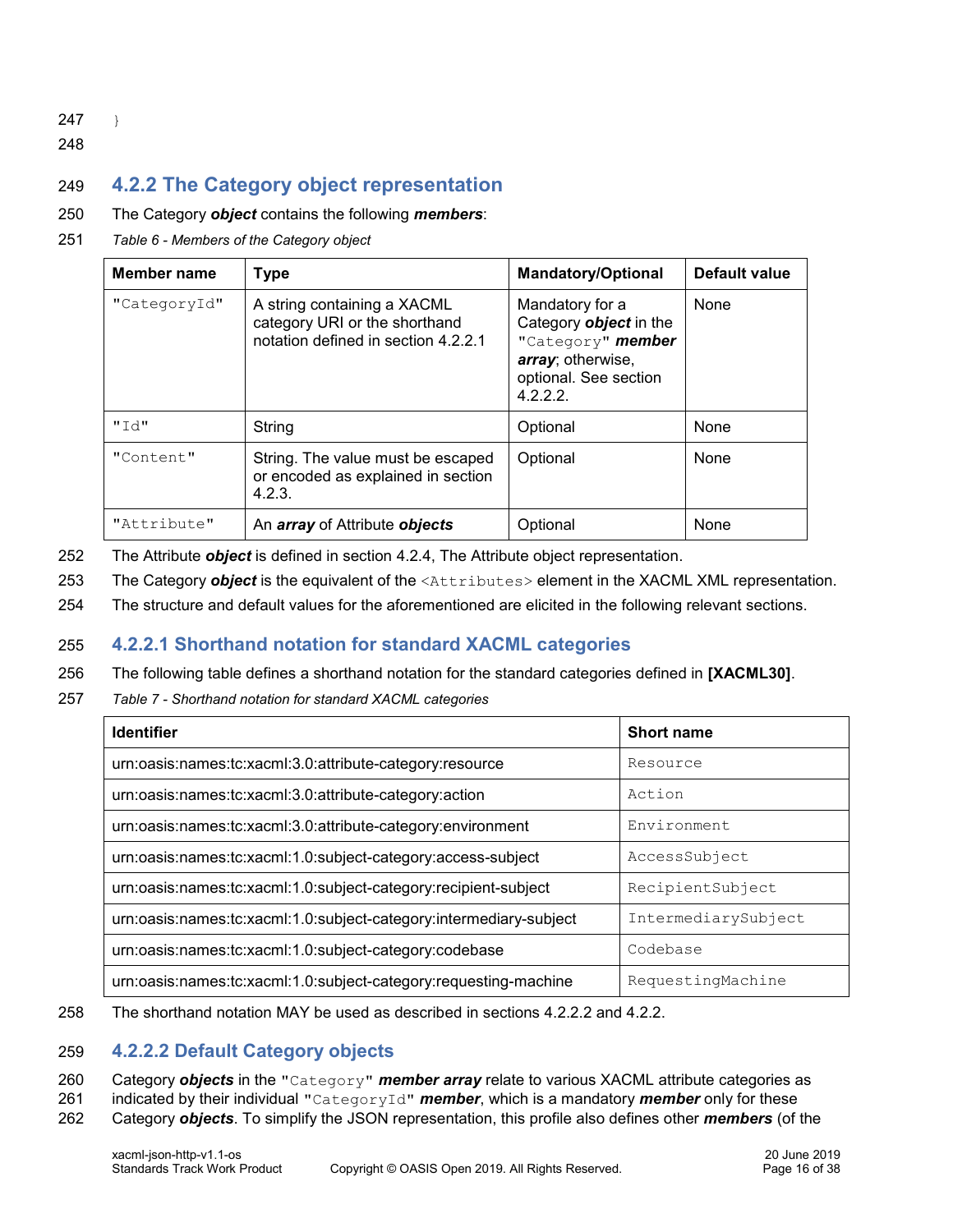Request *object*) with an *array* of Category *objects* for the value where the *member* names correspond to the short names defined in section [4.2.2.1.](#page-15-1) The Category *objects* in these *arrays* assume a default value for their "CategoryId" *member*, i.e., the short name of the containing *member*, so that it need not be explicitly written. The "CategoryId" *member* is optional for these Category *objects*, but if it is provided the value MUST be the same as the short name of the containing *member*.

 The *members* with the short names have *array* values in order to cater for multiple decision requests as defined in **[\[XACMLMDP\]](#page-6-7)**.

The Request *objec*t MUST contain at least one Category *object* in one of its *members*.

#### <span id="page-16-0"></span>**4.2.2.3 Example**

{Non-normative}

```
273 {
274 "Request":{
275 "Category": [{
276 "CategoryId":"custom-category",
277 "Attribute":[…]
278 }, {
279 "CategoryId":"another-custom-cat",
280 "Attribute":[…]
281 } ],
282 "AccessSubject":[{
283 "Attribute":[…]
284 }],
285 "Action":[{
286 "Attribute":[…]
287 }, \{288 "Attribute":[…]
289 }]
290 }
291 }
```
### <span id="page-16-1"></span>**4.2.3 The Content object representation**

There are two possible ways to represent the XML content of a XACML request in the JSON

 representation: [XML escaping](#page-16-2) or [Base64 encoding.](#page-16-3) The request parser must determine whether XML escaping or Base 64 encoding is used. There are no *members* in the JSON request to indicate which is used.

 In both cases, any XML content sent in a JSON request MUST include all namespace definitions needed to parse that content.

#### <span id="page-16-2"></span>**4.2.3.1 XML Escaping**

- The value of the "Content" *member* is a string which MUST contain an XML payload per the XACML specification.
- XML content must be escaped before being inserted into the JSON request. JSON dictates double quotes (") be escaped using a backslash (\). This profile therefore follows this behavior.
- In addition, since the XML content could itself contain backslashes and possibly the sequence \", it is
- important to also escape backslashes.

#### <span id="page-16-3"></span>**4.2.3.2 Base64 Encoding**

 In the case of Base64 encoding, the XML content shall be converted to its Base64 representation as per **[\[BASE64\]](#page-6-8)**.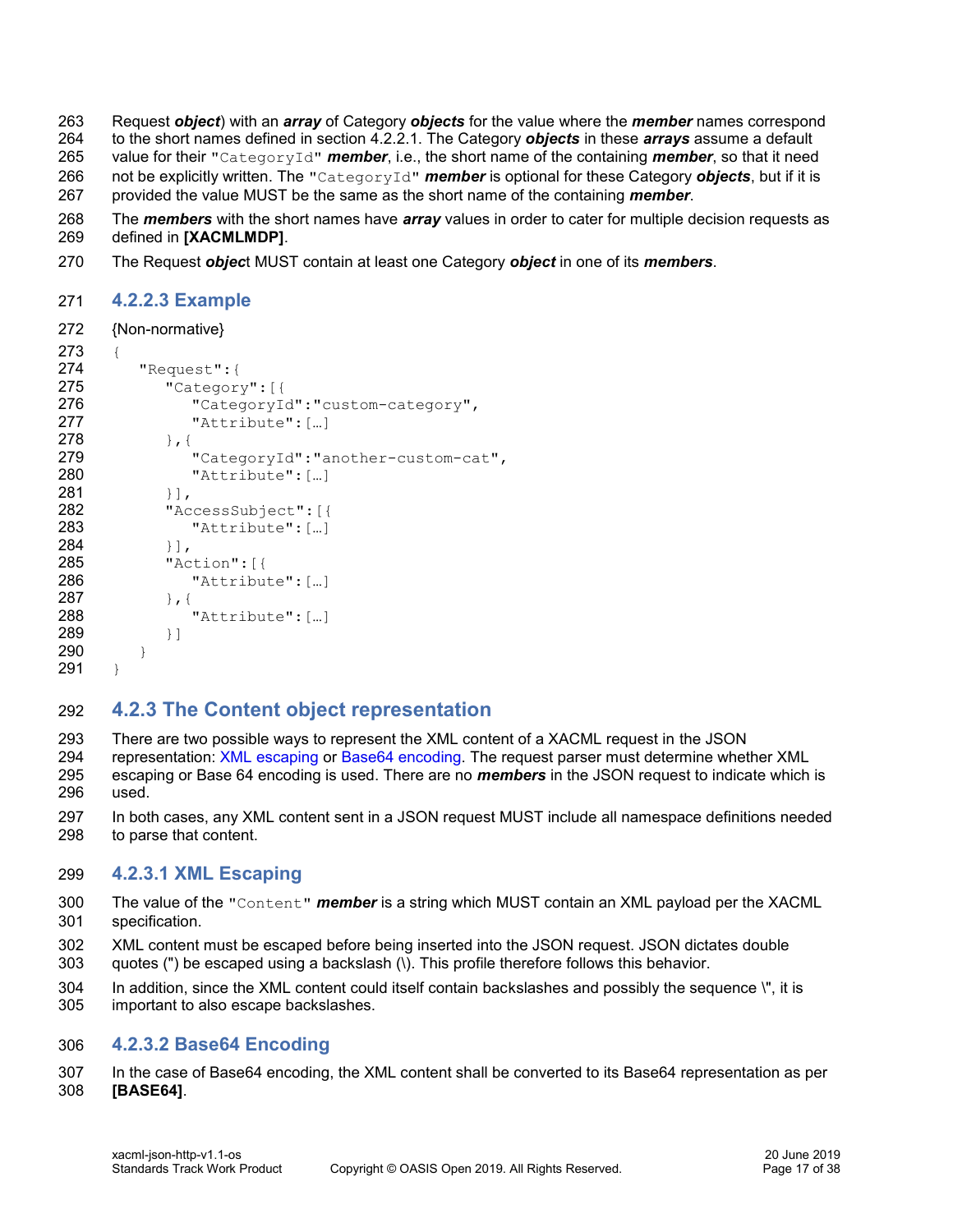#### <span id="page-17-0"></span>309 **4.2.3.3 Example**

```
310 {Non-normative}
311 The following is an example using XML escaping as defined in 4.2.3.1.
312 {
313 "Request":{
314 "AccessSubject":[{
315 "Content": "<?xml version=\"1.0\"?><catalog><book 
316 id=\"bk101\"><author>Gambardella, Matthew</author><title>XML Developer's 
317 Guide</title><genre>Computer</genre><price>44.95</price><publish_date>2000-
318 10-01</publish date><description>An in-depth look at creating applications
319 with XML.</description></book></catalog>"
320 } 1
321322 }
323 The following is an example using Base64 encoding as defined in 4.2.3.2.
324 {
325 "Request":{
326 "AccessSubject":[{
327 "Content": 
328 "PD94bWwgdmVyc2lvbj0iMS4wIj8+DQo8Y2F0YWxvZz48Ym9vayBpZD0iYmsxMDEiPjxhdXRob3I+
329 R2FtYmFyZGVsbGEsIE1hdHRoZXc8L2F1dGhvcj48dGl0bGU+WE1MIERldmVsb3BlcidzIEd1aWRlP
330 C90aXRsZT48Z2VucmU+Q29tcHV0ZXI8L2dlbnJlPjxwcmljZT40NC45NTwvcHJpY2U+PHB1Ymxpc2
331 hfZGF0ZT4yMDAwLTEwLTAxPC9wdWJsaXNoX2RhdGU+PGRlc2NyaXB0aW9uPkFuIGluLWRlcHRoIGx
332 vb2sgYXQgY3JlYXRpbmcgYXBwbGljYXRpb25zIHdpdGggWE1MLjwvZGVzY3JpcHRpb24+PC9ib29r
333 PjwvY2F0YWxvZz4 = "334 }]
335 }
336 }
337
```
# <span id="page-17-1"></span>338 **4.2.4 The Attribute object representation**

- 339 The Attribute *object* contains the following *members*:
- 340 *Table 8 - Members of the Attribute Object*

| <b>Member name</b> | <b>Type</b>                                                                                                                                                                                               | Mandatory/<br><b>Optional</b> | <b>Default value</b> |
|--------------------|-----------------------------------------------------------------------------------------------------------------------------------------------------------------------------------------------------------|-------------------------------|----------------------|
| "AttributeId"      | A string<br>containing a<br><b>XACML</b> attribute<br>URI                                                                                                                                                 | Mandatory                     | None                 |
| "Value"            | An <i>array</i> of<br>elements of the<br>same type; either<br>string, boolean,<br>number (which<br>maps to either a<br>XACML integer or<br>double as defined<br>in Supported<br>Data Types) or<br>object. |                               | None                 |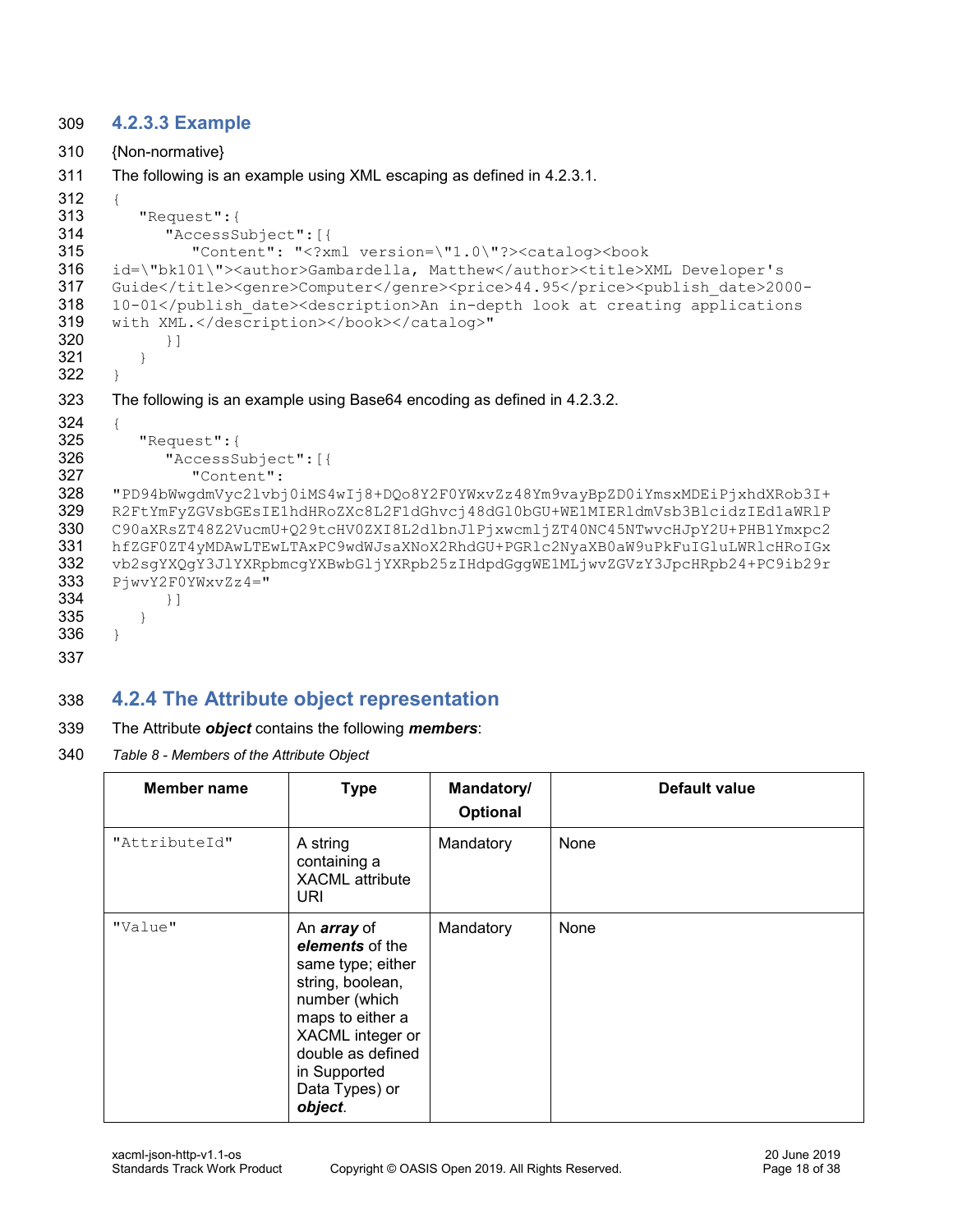| "Issuer"          | String                                                                                                         | Optional | None                                                                                                                                                                                              |
|-------------------|----------------------------------------------------------------------------------------------------------------|----------|---------------------------------------------------------------------------------------------------------------------------------------------------------------------------------------------------|
| "DataType"        | A string<br>containing a<br>XACML data type<br>URI or the<br>shorthand<br>notation defined<br>in section 3.3.1 | Optional | The default value will be<br>http://www.w3.org/2001/XMLSchem<br>a#string unless the data type can be<br>safely assumed to be otherwise according<br>to the rules set in sections 3.3.1 and 3.3.2. |
| "IncludeInResult" | <b>Boolean</b>                                                                                                 | Optional | false                                                                                                                                                                                             |

#### <span id="page-18-0"></span>341 **4.2.4.1 Example**

```
342 {Non-normative}
```

```
343 {
344 "Attribute":[{
345 "AttributeId":"urn:oasis:names:tc:xacml:2.0:subject:role",
346 "Value":["manager","administrator"]
347 }]
348 }
```
### <span id="page-18-1"></span>349 **4.2.5 The MultiRequests object representation**

350 The MultiRequests *object* is optional in the JSON representation of XACML. Its purpose is to support the 351 Multiple Decision Profile **[\[XACMLMDP\]](#page-6-7)**. The MultiRequests *object* contains the following *members*:

#### 352 *Table 9 - Members of the MultiRequests object*

| <b>Member name</b> | Type                                                       | <b>Mandatory/Optional</b> | Default value |
|--------------------|------------------------------------------------------------|---------------------------|---------------|
| "RequestReference" | An <i>array</i> of one or more<br>RequestReference objects | Mandatory                 | None          |

353

# <span id="page-18-2"></span>354 **4.2.6 The RequestReference object representation**

- 355 The RequestReference *object* contains the following *members*:
- 356 *Table 10 - Members of the RequestReference object*

| <b>Member name</b> | Type                                                                                                            | <b>Mandatory/Optional</b> | Default value |
|--------------------|-----------------------------------------------------------------------------------------------------------------|---------------------------|---------------|
| "ReferenceId"      | An <i>array</i> of one or more strings.<br>Each string MUST be the value of a<br>Category object's "Id" member. | Mandatory                 | None          |

357

#### <span id="page-18-3"></span>358 **4.2.6.1 Non-normative example**

```
359 {
360 "MultiRequests":{
361 "RequestReference":[{
362 "ReferenceId":["foo1","bar1"]
363 }, {
364 "ReferenceId":["foo2","bar1"]
365 },{
366 "ReferenceId":["foo3","bar1"]
```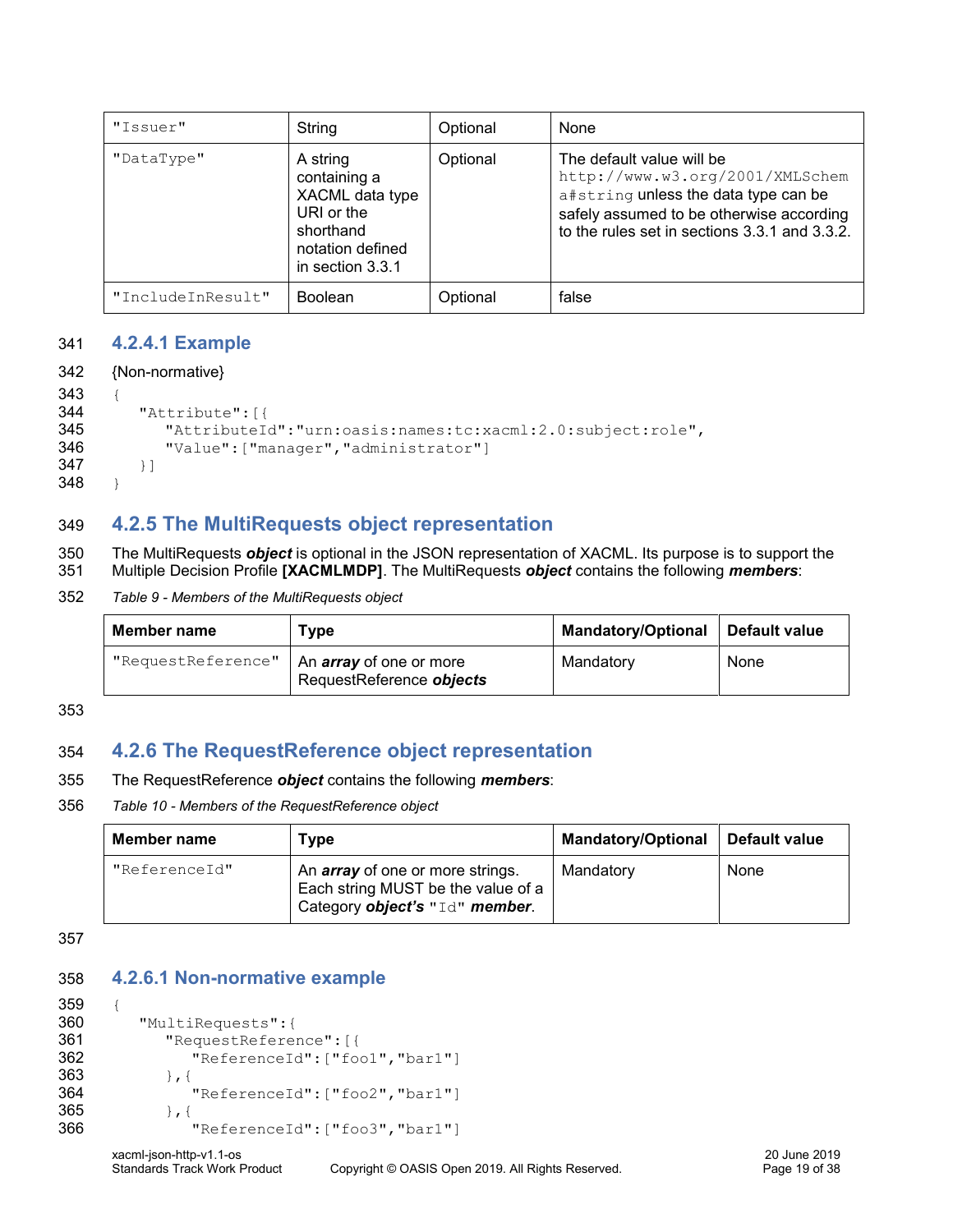| 367 |  | łΙ |
|-----|--|----|
| 368 |  |    |
| 369 |  |    |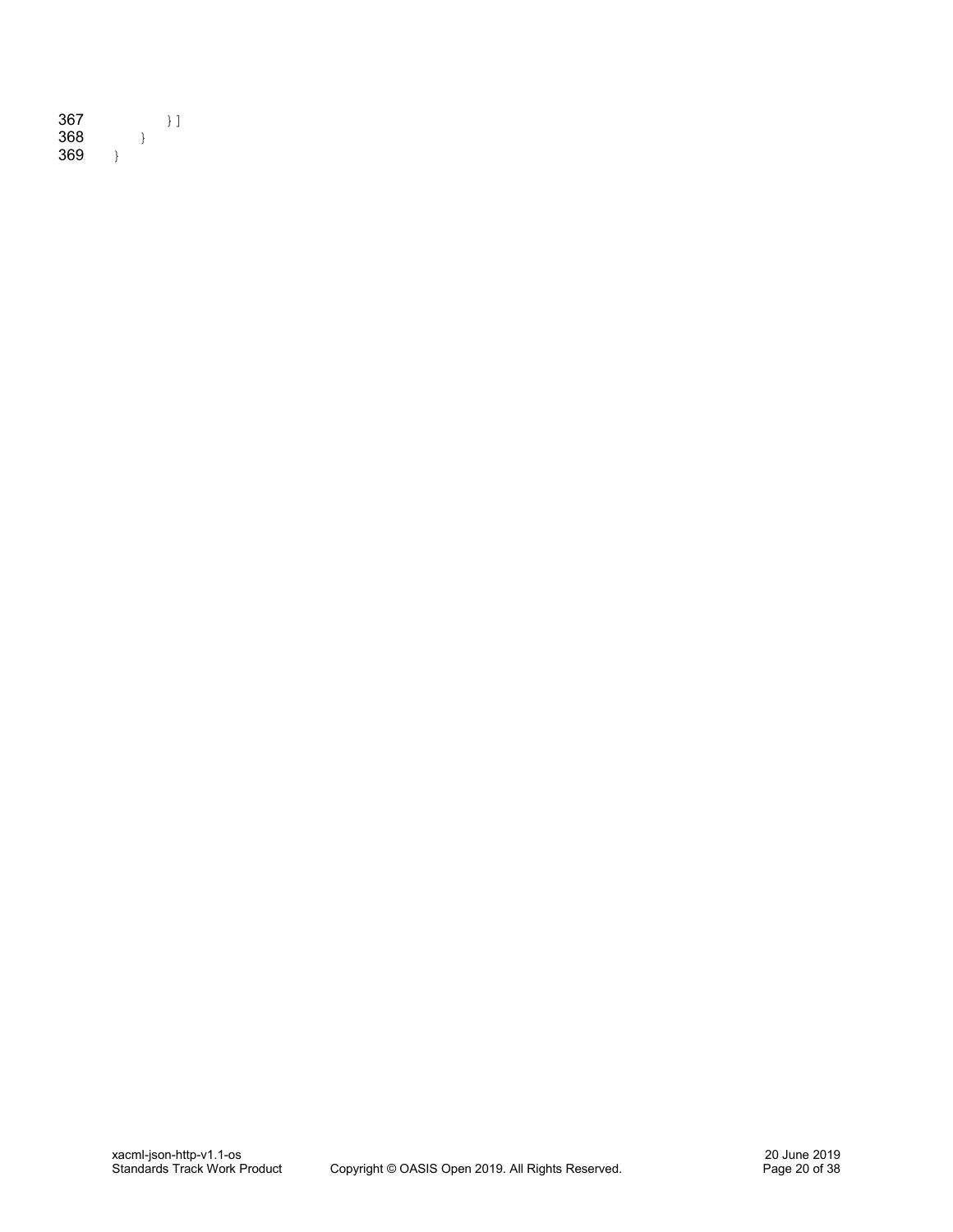# <span id="page-20-0"></span>**5 The XACML response**

# **5.1 Class Diagram**

<span id="page-20-1"></span>

# <span id="page-20-2"></span>**5.2 Representation of the XACML response in JSON**

- An XACML response is represented as an *object* with a single, mandatory *member* named
- "Response". The value of the "Response" *member* is an *array* of one or more Result *objects*. There
- is no Response *object* as such. Instead it is replaced by the value of what would otherwise be its only
- *member*, an *array* of Result *objects*. This eliminates the nesting of <Result> elements in the
- <Response> element introduced in XACML's XML schema.
- The Result *object* representation is detailed hereafter.

# <span id="page-20-3"></span>**5.2.1 The Result object representation**

#### The Result *object* contains the following *members*:

*Table 11 - Members of the Result object*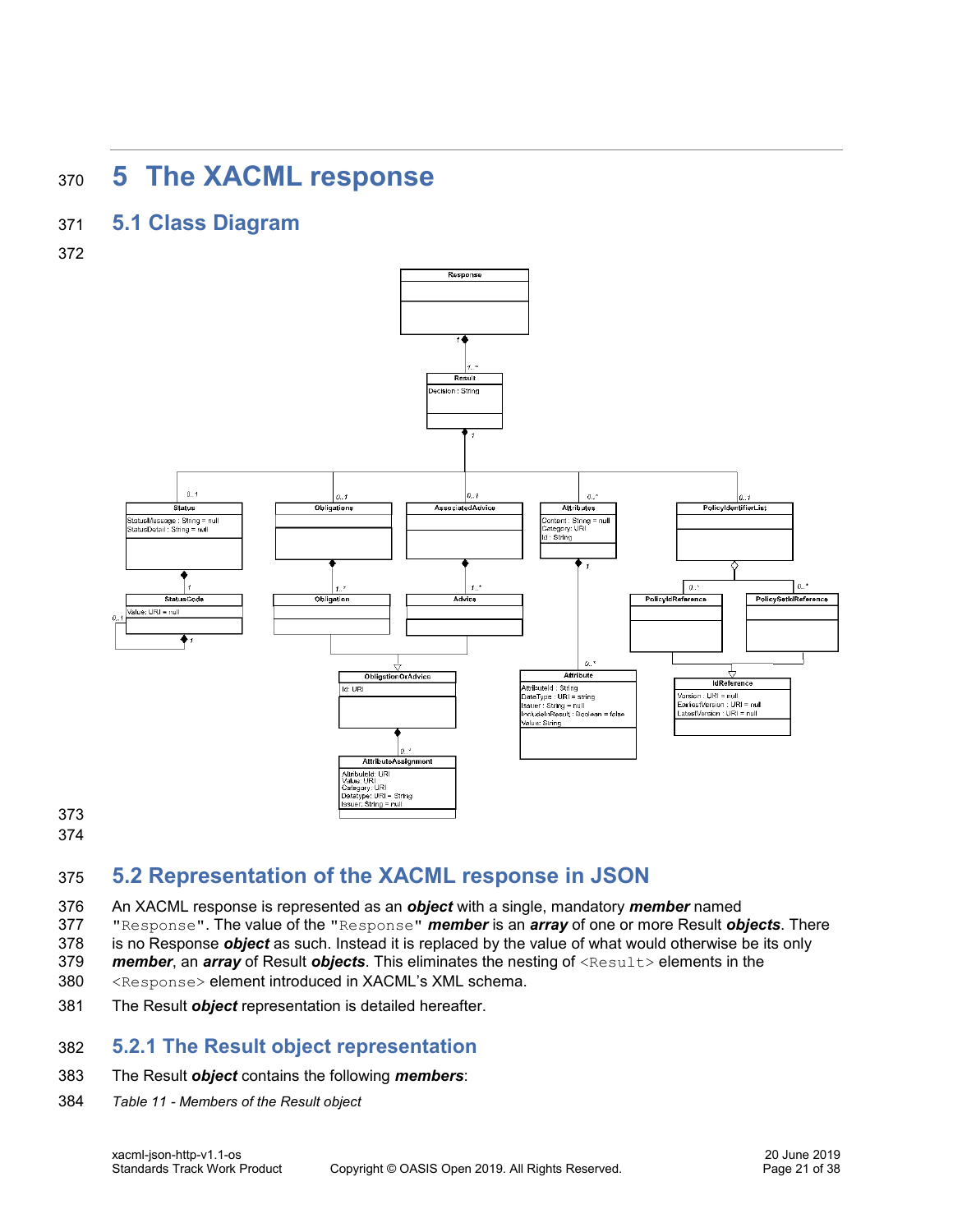| Member name            | <b>Type</b>                                                                                                                       | <b>Mandatory/Optional</b> | Default value |
|------------------------|-----------------------------------------------------------------------------------------------------------------------------------|---------------------------|---------------|
| "Decision"             | String.                                                                                                                           | Mandatory                 | None          |
|                        | There are only 4 valid values:<br>"Permit", "Deny",<br>"NotApplicable", and<br>"Indeterminate". The values<br>are case-sensitive. |                           |               |
| "Status"               | A Status object                                                                                                                   | Optional                  | None          |
| "Obligations"          | An <i>array</i> of<br>ObligationOrAdvice objects                                                                                  | Optional                  | None          |
| "AssociatedAdvice"     | An <i>array</i> of<br>ObligationOrAdvice objects                                                                                  | Optional                  | None          |
| "Category"             | An <i>array</i> of Category <b>objects</b>                                                                                        | Optional                  | None          |
| "PolicyIdentifierList" | A PolicyIdentifierList object                                                                                                     | Optional                  | None          |

385 The JSON representation of the <Attributes> element in a XACML response is identical to the 386 representation defined in section [4.2.2](#page-15-0) [The Category object representation.](#page-15-0)

### <span id="page-21-0"></span>387 **5.2.2 The Status object representation**

- 388 The Status *object* contains the following *members*:
- 389 *Table 12 - Members of the Status object*

| Member name     | Type                           | <b>Mandatory/Optional</b> | Default value |
|-----------------|--------------------------------|---------------------------|---------------|
| "StatusMessage" | String                         | Optional                  | None          |
| "StatusDetail"  | An <i>array</i> of JSON values | Optional                  | None          |
| "StatusCode"    | A StatusCode object            | Optional                  | None          |

390 The StatusDetail *array* MAY contain arbitrary XML within strings, in which case the XML content must be

- 391 escaped using the same technique as specified in section [4.2.3, The Content object representation.](#page-16-1)
- 392 The StatusDetail *array* MAY contain MissingAttributeDetail *objects*.

### <span id="page-21-1"></span>393 **5.2.3 The MissingAttributeDetail object**

- 394 The MissingAttributeDetail *object* in JSON contains the following *members*:
- 395 *Table 13 - Members of the MissingAttributeDetail object*

| Member name   | Type                                                | Mandatory /<br><b>Optional</b> | <b>Default value</b> |
|---------------|-----------------------------------------------------|--------------------------------|----------------------|
| "AttributeId" | A string containing a<br><b>XACML attribute URI</b> | Mandatory                      | None                 |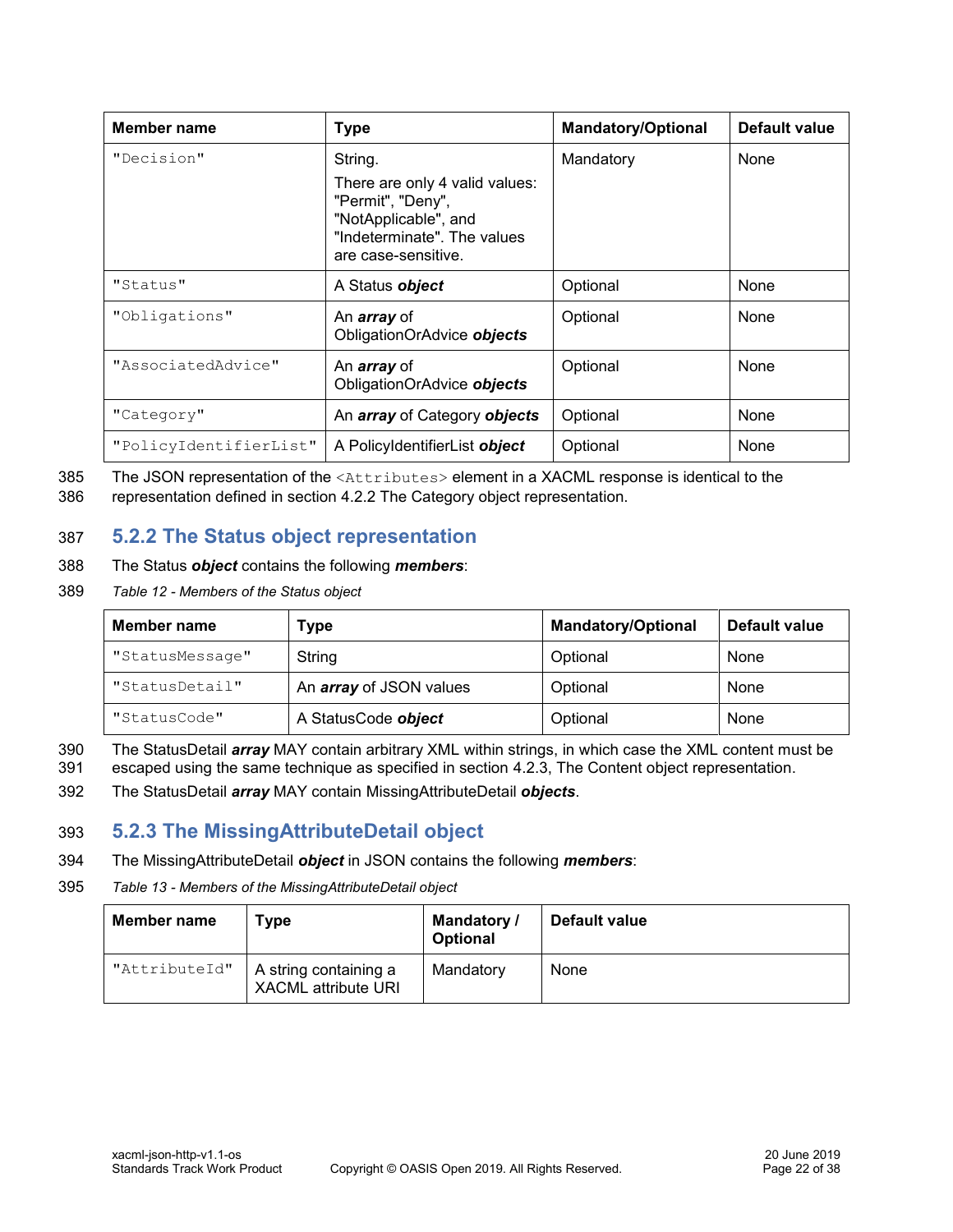| "Value"    | An array of elements<br>of the same type;<br>either string, boolean,<br>number (which maps<br>to either a XACML<br>integer or double as<br>defined in Supported<br>Data Types) or <b>object</b> . | Optional  | None                                                                                                                                                                                                 |
|------------|---------------------------------------------------------------------------------------------------------------------------------------------------------------------------------------------------|-----------|------------------------------------------------------------------------------------------------------------------------------------------------------------------------------------------------------|
| "Issuer"   | String                                                                                                                                                                                            | Optional  | None                                                                                                                                                                                                 |
| "DataType" | A string containing a<br>XACML data type URI<br>or the shorthand<br>notation defined in<br>section 3.3.1                                                                                          | Optional  | The default value will be<br>http://www.w3.org/2001/XMLSchem<br>a#string unless the data type can be<br>safely assumed to be otherwise according<br>to the rules set in sections 3.3.1 and<br>3.3.2. |
| "Category" | A string containing a<br>XACML category URI<br>or the shorthand<br>notation defined in<br>section $4.2.2.1$                                                                                       | Mandatory | None                                                                                                                                                                                                 |

396

# <span id="page-22-0"></span>397 **5.2.4 The StatusCode object representation**

#### 398 The StatusCode *object* in JSON contains the following *members*:

399 *Table 14 - Members of the StatusCode object*

| <b>Member name</b> | <b>Type</b>                                             | <b>Mandatory</b><br>/Optional | <b>Default value</b>                     |
|--------------------|---------------------------------------------------------|-------------------------------|------------------------------------------|
| "Value"            | A string<br>containing<br>a XACML<br>status code<br>URI | Optional                      | "urn:oasis:names:tc:xacml:1.0:status:ok" |
| "StatusCode"       | A<br><b>StatusCode</b><br>object                        | Optional                      | None                                     |

400 Note that the StatusCode *object* may contain a "StatusCode" *member* – hence potentially creating a 401 recursive nesting of StatusCode *objects*.

# <span id="page-22-1"></span>402 **5.2.4.1 Example**

#### 403 {Non-normative}

```
404 {
```

```
405 "Response":[{
406 "Decision": "Permit"
407 "Status":{
408 "StatusCode":{
409 "Value": "http://example.com"
410 }
411 }
```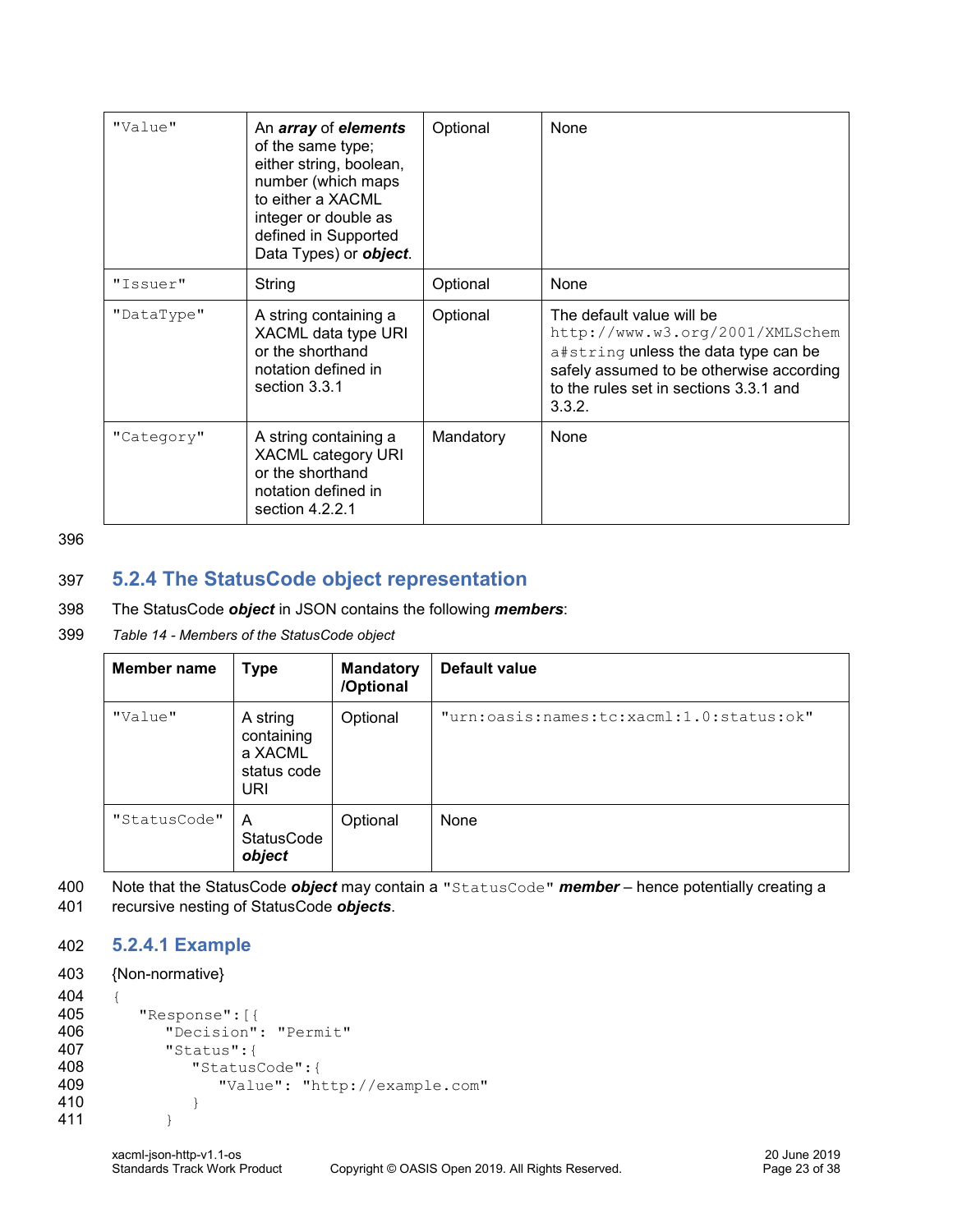#### $412$  } ] 413 }

# <span id="page-23-0"></span>414 **5.2.5 The ObligationOrAdvice object representation**

#### 415 The ObligationOrAdvice *object* contains the following *members*:

#### 416 *Table 15 - Members of the ObligationOrAdvice object*

| Member name           | Type                                                    | <b>Mandatory/Optional</b> | Default value |
|-----------------------|---------------------------------------------------------|---------------------------|---------------|
| "Td"                  | A string containing a XACML<br>obligation or advice URI | Mandatory                 | None          |
| "AttributeAssignment" | An <i>array</i> of<br>AttributeAssignment objects       | Optional                  | None          |

417 Note that the ObligationOrAdvice *object* maps to either an <Advice> or an <Obligation> element in

418 the XACML XML representation. While in the XML representation, each element has an attribute called

419 AdviceId or ObligationId respectively, in the JSON representation, the naming has been

420 harmonized to "Id".

### <span id="page-23-1"></span>421 **5.2.6 The AttributeAssignment object representation**

422 The AttributeAssignment object contains the following *members*:

423 *Table 16 - Members of the AttributeAssignment object*

| Member name   | <b>Type</b>                                                                                                              | <b>Mandatory/Optional</b> | <b>Default value</b>                                                                 |
|---------------|--------------------------------------------------------------------------------------------------------------------------|---------------------------|--------------------------------------------------------------------------------------|
| "AttributeId" | A string<br>containing<br>a XACML<br>attribute<br><b>URI</b>                                                             | Mandatory                 | None                                                                                 |
| "Value"       | Variable                                                                                                                 | Mandatory                 | None                                                                                 |
| "Category"    | A string<br>containing<br>a XACML<br>category<br>URI or the<br>shorthand<br>notation<br>defined in<br>section<br>4.2.2.1 | Optional                  | None                                                                                 |
| "DataType"    | A string<br>containing<br>a XACML<br>data type<br>URI or the<br>shorthand<br>notation<br>defined in<br>section<br>3.3.1  | Optional                  | The default value depends on the inference rules<br>defined in Supported Data Types. |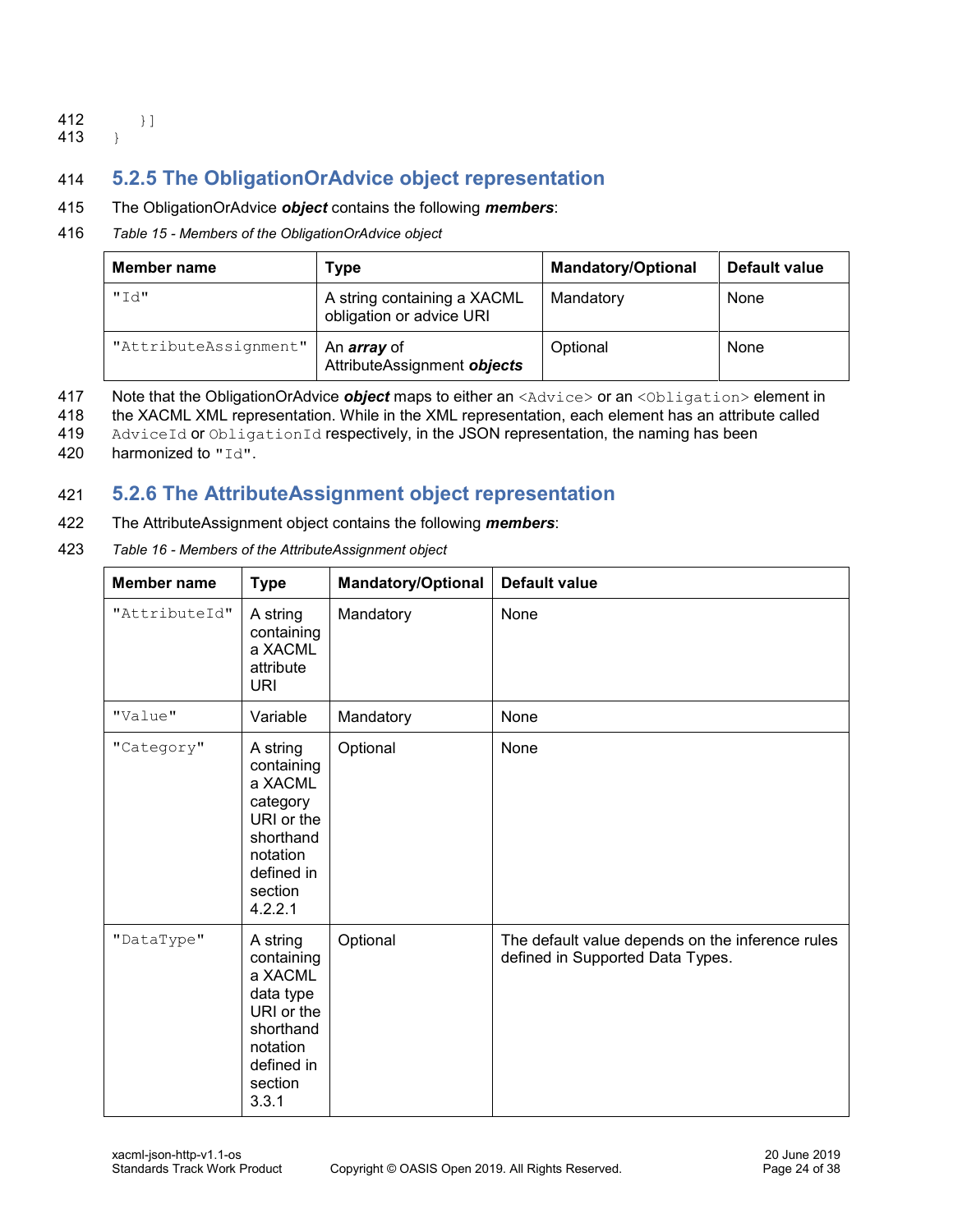| $H$ T<br>--<br>-<br>.<br>$\sim$ $\sim$ $\sim$<br>``<br>ગાa∟<br>. | - --<br>inone |
|------------------------------------------------------------------|---------------|
|------------------------------------------------------------------|---------------|

424

# <span id="page-24-0"></span>425 **5.2.7 The PolicyIdentifierList object representation**

#### 426 The PolicyIdentifierList *object* contains the following *members*:

#### 427 *Table 17 - Members of the PolicyIdentifierList object*

| Member name                                                         | Type                                      | <b>Mandatory/Optional</b> | Default value |
|---------------------------------------------------------------------|-------------------------------------------|---------------------------|---------------|
| "PolicyIdReference"                                                 | An <i>array</i> of IdReference<br>objects |                           | None          |
| "PolicySetIdReference"<br>An <i>array</i> of IdReference<br>objects |                                           | Optional                  | None          |

428

### <span id="page-24-1"></span>429 **5.2.8 The IdReference object representation**

#### 430 The IdReference *object* representation contains the following *members*:

431 *Table 18 - Members of the IdReference object*

| <b>Member name</b> | Type                                                                                                                                                      | <b>Mandatory/Optional</b> | Default value |
|--------------------|-----------------------------------------------------------------------------------------------------------------------------------------------------------|---------------------------|---------------|
| "Id"               | A string containing a XACML policy or<br>policy set URI.                                                                                                  | Mandatory                 | None          |
|                    | Represents the value stored inside the<br>XACML XML <policyidreference> or<br/><policysetidreference> element.</policysetidreference></policyidreference> |                           |               |
| "Version"          | String                                                                                                                                                    | Optional                  | None          |

432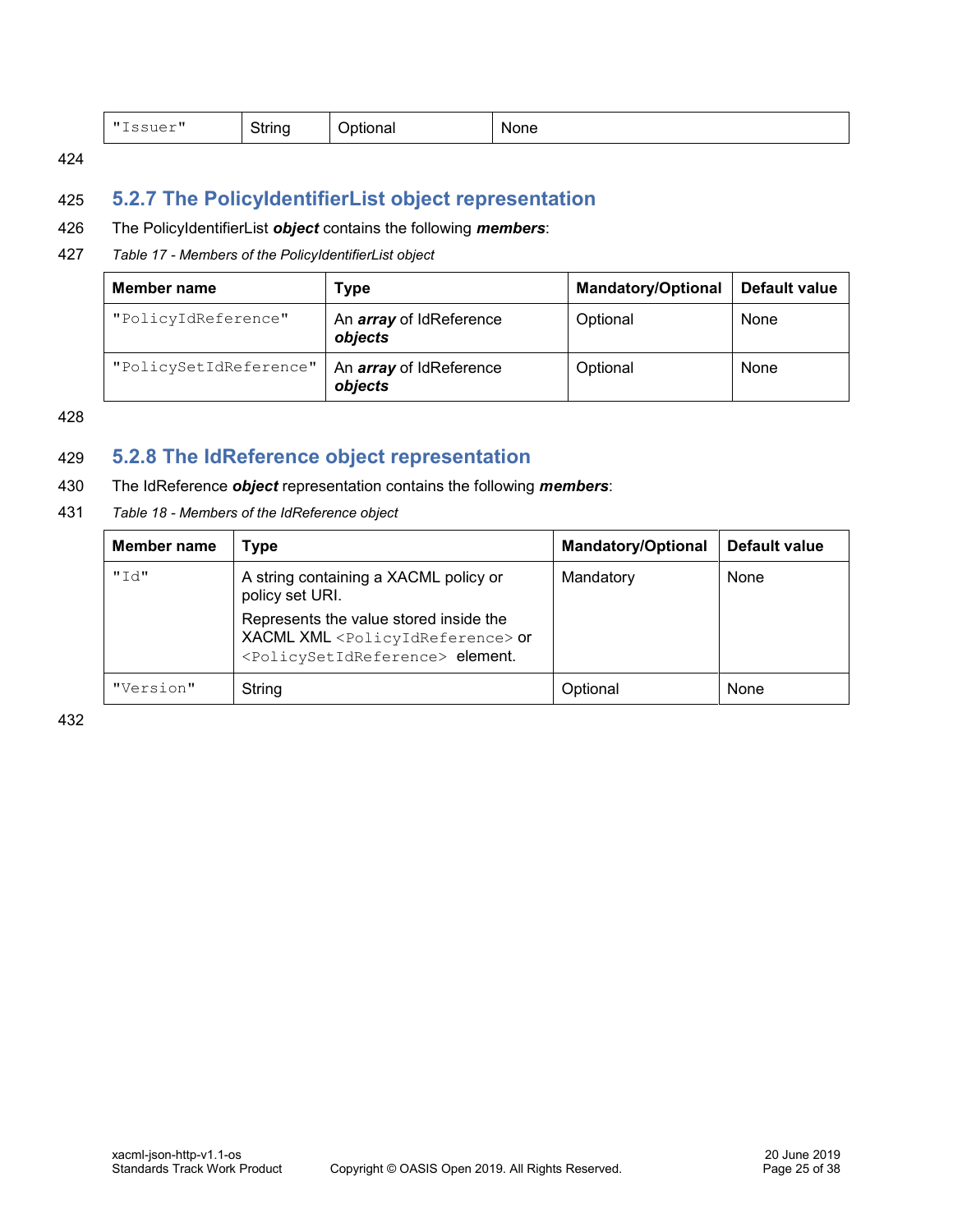# <span id="page-25-0"></span>**6 Transport**

- The XACML request represented in its JSON format MAY be carried from a PEP to a PDP via an HTTP **[\[HTTP\]](#page-6-9)** request as defined in the REST profile of XACML **[\[XACMLREST\]](#page-6-10)**.
- HTTP Headers which may be used are:
- Content-Type: application/xacml+json
- Accept: application/xacml+json

# <span id="page-25-1"></span>**6.1 Transport Security**

#### **{Non-normative}**

- The use of SSL/TLS **[\[HTTPS\]](#page-6-11)** is RECOMMENDED to protect requests and responses as they are
- transferred across the network.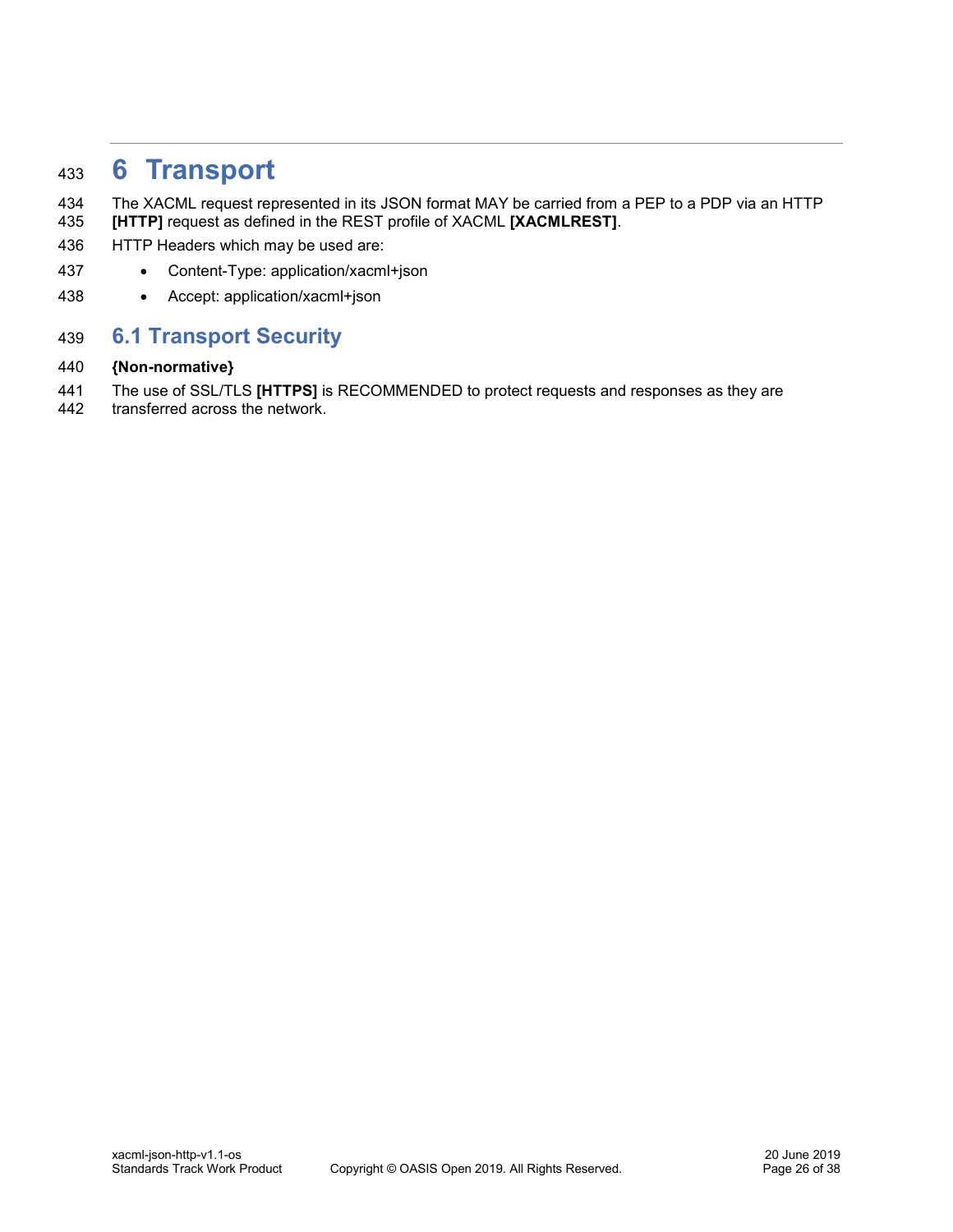# <span id="page-26-0"></span>**7 IANA Registration**

The following section defines the information required by IANA when applying for a new media type.

### <span id="page-26-1"></span>**7.1 Media Type Name**

application

### <span id="page-26-2"></span>**7.2 Subtype Name**

xacml+json

### <span id="page-26-3"></span>**7.3 Required Parameters**

None.

# <span id="page-26-4"></span>**7.4 Optional Parameters**

 version: The version parameter indicates the version of the XACML specification. Its range is the range of published XACML versions. As of this writing that is: 1.0, 1.1, 2.0, and 3.0. These and future version identifiers are of the form x.y, where x and y are decimal numbers with no leading zeros, with x being positive and y being non-negative.

- <span id="page-26-5"></span>**7.5 Encoding Considerations**
- Same as for application/xml **[\[RFC4627\]](#page-6-12)[.](#page-6-1)**

# <span id="page-26-6"></span>**7.6 Security Considerations**

- Per their specification, application/xacml+json typed objects do not contain executable content.
- XACML requests and responses contain information for which integrity and authenticity are important.
- To counter potential issues, the publisher may use the transport layer's security mechanisms to secure

xacml+json typed objects when they are in transit. For instance HTTPS, offers means to ensure the

 confidentiality and authenticity of the publishing party and the protection of the request/response in transit.

# <span id="page-26-7"></span>**7.7 Interoperability Considerations**

 XACML 3.0 uses the urn:oasis:names:tc:xacml:3.0:core:schema:wd-17 XML namespace URI. XACML 2.0 uses the urn:oasis:names:tc:xacml:2.0:policy XML namespace URI.

# <span id="page-26-8"></span>**7.8 Applications which use this media type**

- Potentially any application implementing XACML, as well as those applications implementing
- specifications based on XACML or those applications requesting an authorization decision from a XACML
- implementation.

### <span id="page-26-9"></span>**7.9 Magic number(s)**

Per **[\[RFC4627\]](#page-6-12)**, this section is not applicable.

### <span id="page-26-10"></span>**7.10 File extension(s)**

Per **[\[RFC4627\]](#page-6-12)**, .json.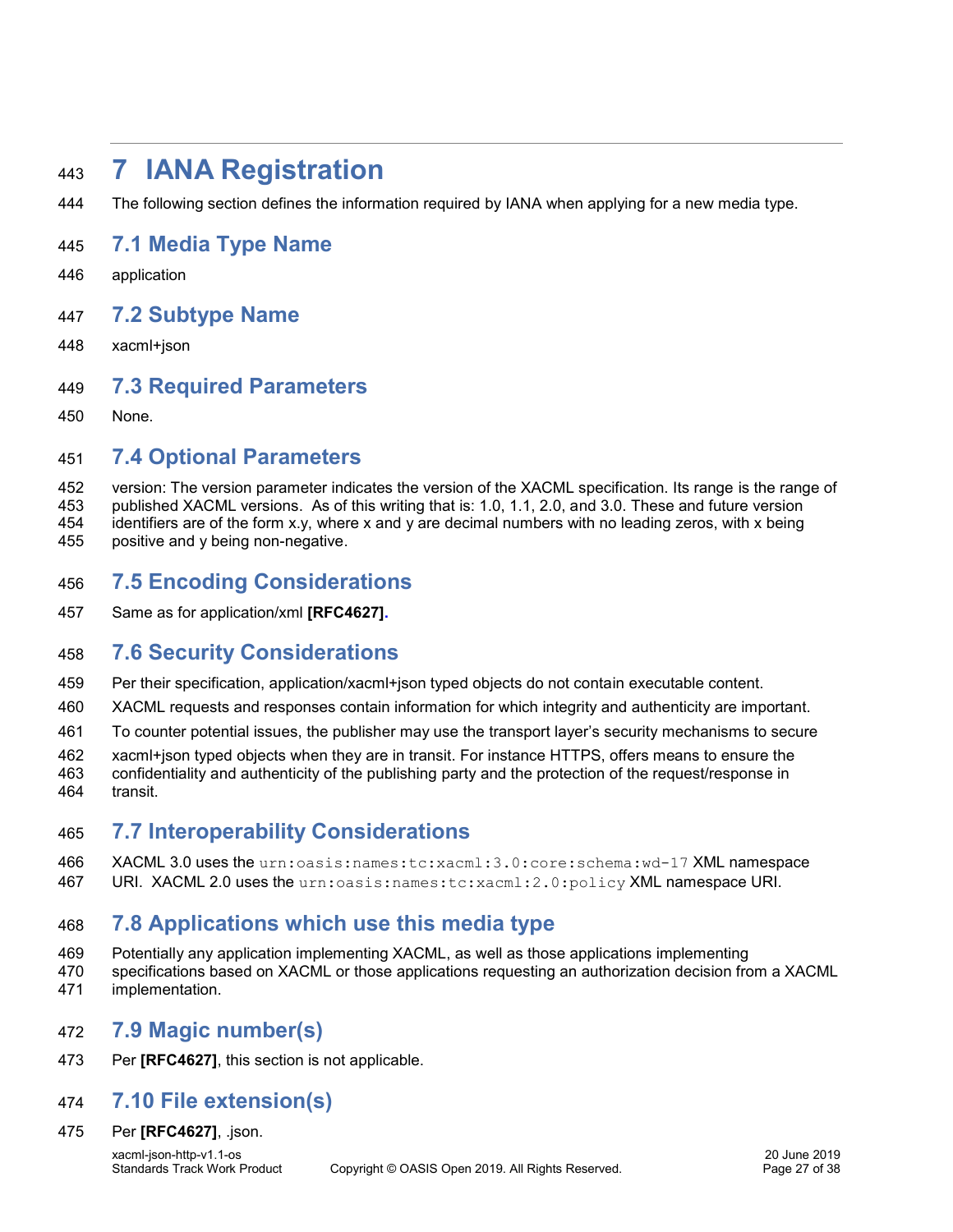- <span id="page-27-0"></span>**7.11 Macintosh File Type Code(s)**
- Text
- <span id="page-27-1"></span>**7.12 Intended Usage**
- Common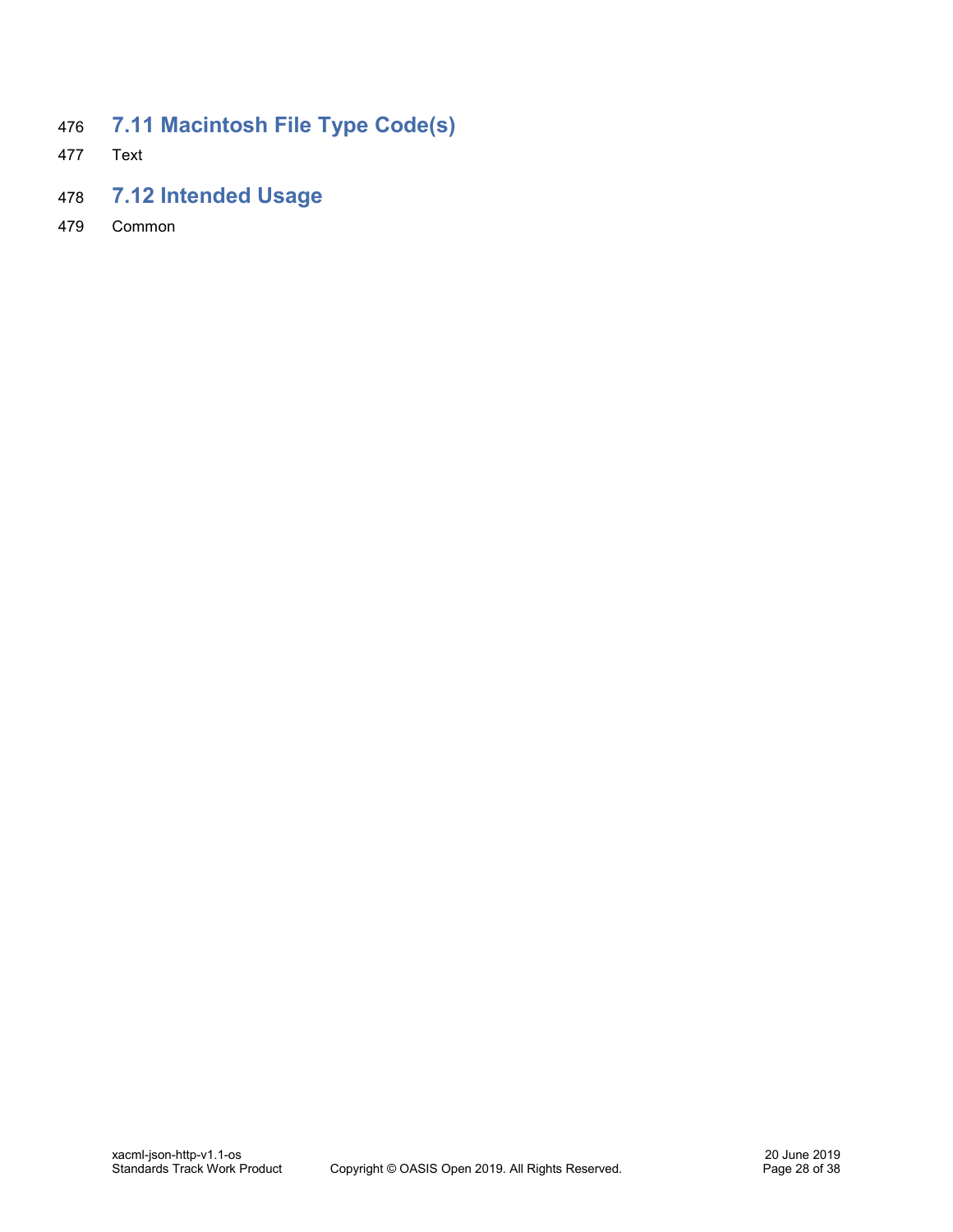# <span id="page-28-0"></span>**8 Examples**

**{Non-normative}**

# <span id="page-28-1"></span>**8.1 Request Example**

#### **{Non-normative}**

The following is a sample XACML request expressed in JSON.

```
485 {
486 "Request":{
487 "AccessSubject":[{
488 "Attribute":[{
489 "AttributeId":"subject-id",
490 "Value":"Andreas"
491 },{
492 "AttributeId":"location",
493 "Value":"Gamla Stan"
494 }]
495 }],
496 "Action":[{
497 "Attribute":[{
498 "AttributeId":"action-id",
499 "Value":"http://example.com/buy",
500 "DataType":"anyURI"
501 }]
502 }],
503 "Resource":[{
504 "Attribute":[{
505 "AttributeId":"book-title",
506 "Value":"Learn German in 90 days"
507 }, {
508 "AttributeId": "currency",
509 "Value": "SEK"
510 }, {
511 "AttributeId":"price",
512 "Value": 123.34
513 }]
514 }]
515 }
516 }
```
# <span id="page-28-2"></span>**8.2 Response Example**

#### **{Non-normative}**

```
520 The following is a sample XACML response expressed in JSON.
521 {
522 "Response":[{
523 "Decision":"Permit"
524 }]
525 }
526
```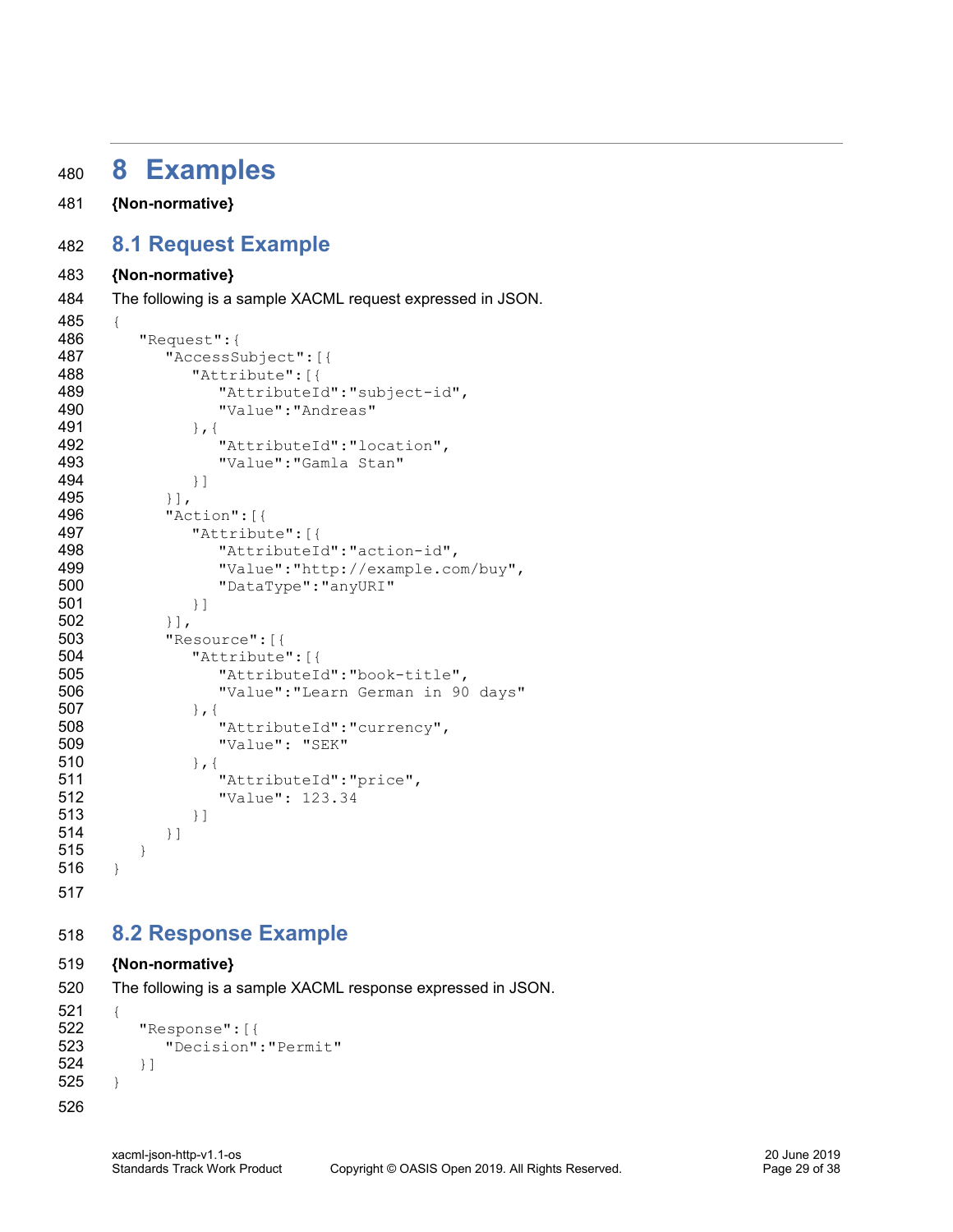# <span id="page-29-0"></span>**8.3 Request for Multiple Decisions Example**

#### **{Non-normative}**

The following is a sample XACML request for multiple decisions expressed in JSON.

```
530 {
531 "Request":{
532 "AccessSubject":[{
533 "Id":"s1",
534 "Attribute":[{
535 "AttributeId":"com.acme.user.employeeId",
536 "Value":"Alice"
537 }]
538 }],
539 "Resource":[{
540 "Id":"r1",
541 "Attribute":[{
542 "AttributeId":"com.acme.object.objectType",
543 "Value":"record"
544 \, \, \}, {
545 "AttributeId":"com.acme.record.recordId",
546 "Value":"126",
547 "IncludeInResult":true
548 }]
549 },{
550 "Id":"r2",
551 "Attribute":[{
552 "AttributeId":"com.acme.object.objectType",
553 "Value":"record"
554 },{
555 "AttributeId":"com.acme.record.recordId",
556 "Value":"125",
557 "IncludeInResult":true
558 }]
559 \{\ ]\ ,560 "Action":[{
561 "Id":"a1",
562 "Attribute":[{
563 "AttributeId":"com.acme.action.actionId",
564 "Value":"view",
565 "IncludeInResult":true
566 }]
567 },{
568 "Id":"a2",
569 "Attribute":[{
570 "AttributeId":"com.acme.action.actionId",
571 "Value":"edit",
572 "IncludeInResult":true
573 }]
574 }, {
575 "Id":"a3",
576 "Attribute":[{
577 "AttributeId":"com.acme.action.actionId",
578 "Value":"delete",
579 "IncludeInResult":true
580 }]
581 }],
582 "MultiRequests":{
```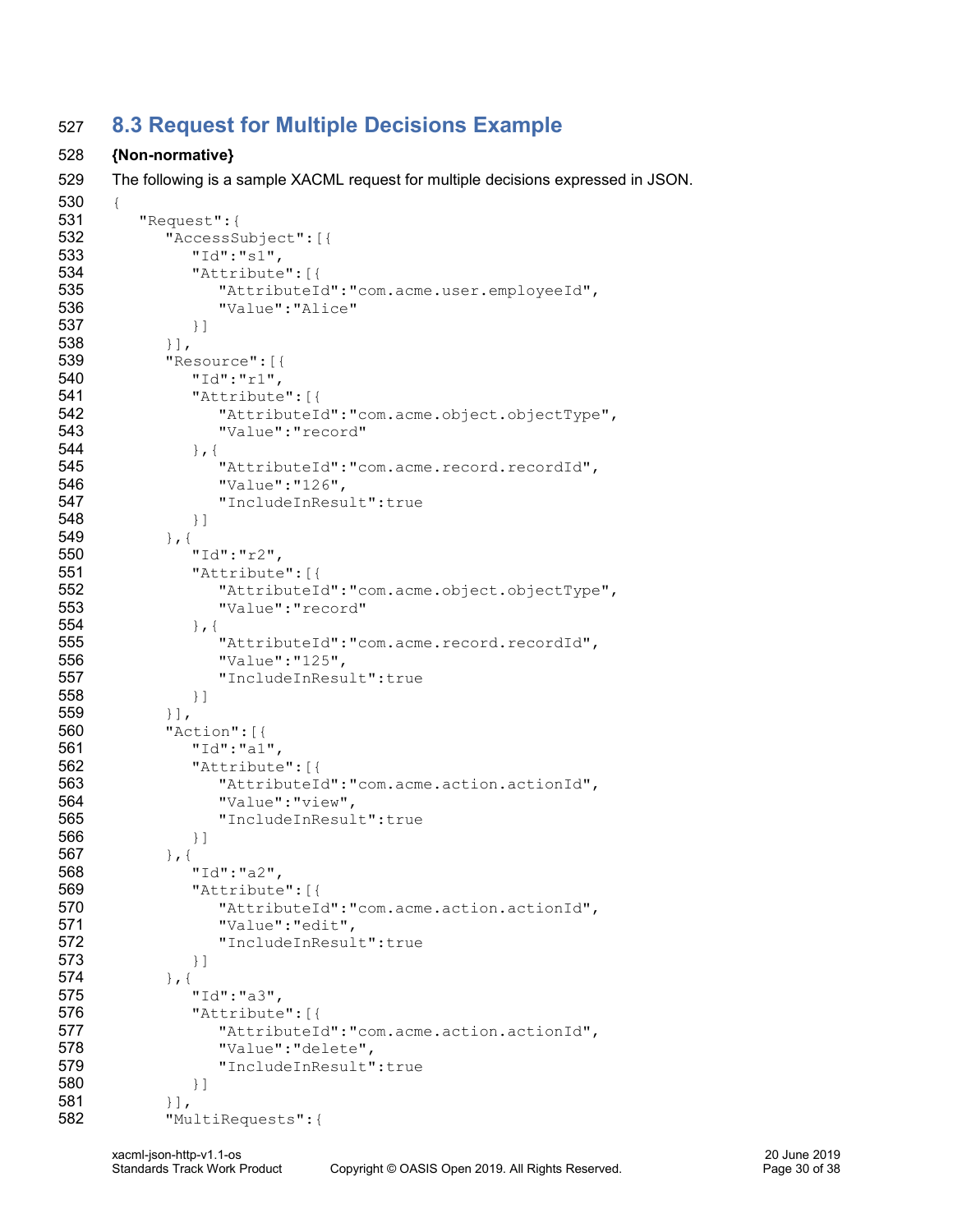```
583 "RequestReference":[{
584 "ReferenceId":[
585 "s1",
586 "a1",
587 "r1"
588 ]
589 }, {
590 "ReferenceId":[
591 "s1",
592 "a2",
593 "r1"
594 ]
595 }]
596 }
597 }
598 }
599
```
# <span id="page-30-0"></span>**8.4 Multiple Decisions Response Example**

#### **{Non-normative}**

The following is a sample XACML response to a request for multiple decisions expressed in JSON.

```
603 {
604 "Response":[{
605 "Decision":"Deny",
606 "Status":{
607 "StatusCode":{
608 "Value":"urn:oasis:names:tc:xacml:1.0:status:ok",
609 "StatusCode":{
610 "Value":"urn:oasis:names:tc:xacml:1.0:status:ok"
611 }
612 }
613 },
614 "Category":[{
615 "CategoryId":
616 "urn:oasis:names:tc:xacml:3.0:attribute-category:resource",
617 "Attribute":[{
618 "AttributeId":"com.acme.record.recordId",
619 "Value":"126",
620 "DataType":"http://www.w3.org/2001/XMLSchema#string"
621 } }
622 }, {
623 "CategoryId":
624 "urn:oasis:names:tc:xacml:3.0:attribute-category:action",
625 "Attribute":[{
626 "AttributeId":"com.acme.action.actionId",
627 "Value":"view",
628 "DataType":"http://www.w3.org/2001/XMLSchema#string"
629 } ]
630 } ]
631 }, {632 "Decision":"Deny",
633 "Status":{
634 "StatusCode":{
635 "Value":"urn:oasis:names:tc:xacml:1.0:status:ok",
636 "StatusCode":{
637 "Value":"urn:oasis:names:tc:xacml:1.0:status:ok"
```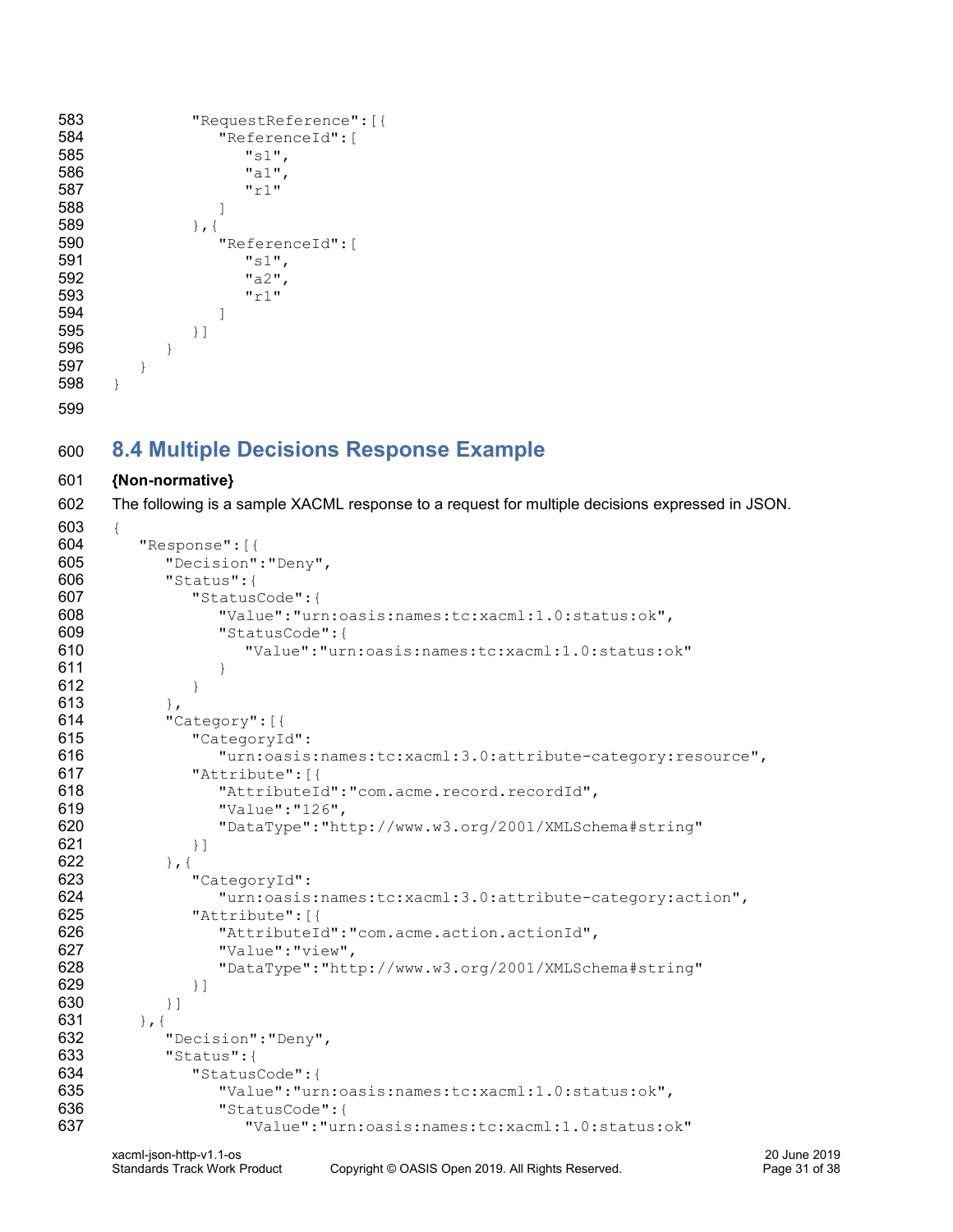| 638 |                                                             |
|-----|-------------------------------------------------------------|
| 639 | $\mathbf{L}$                                                |
| 640 | "Category": [{                                              |
| 641 | "CategoryId":                                               |
| 642 | "urn:oasis:names:tc:xacml:3.0:attribute-category:resource", |
| 643 | "Attribute": [{                                             |
| 644 | "AttributeId":"com.acme.record.recordId",                   |
| 645 | "Value":" $126"$ ,                                          |
| 646 | "DataType":"http://www.w3.org/2001/XMLSchema#string"        |
| 647 | $\}$ ]                                                      |
| 648 | $\}$ , {                                                    |
| 649 | "CategoryId":                                               |
| 650 | "urn:oasis:names:tc:xacml:3.0:attribute-category:action",   |
| 651 | "Attribute": [{                                             |
| 652 | "AttributeId":"com.acme.action.actionId",                   |
| 653 | "Value": "edit",                                            |
| 654 | "DataType":"http://www.w3.org/2001/XMLSchema#string"        |
| 655 | $\}$ ]                                                      |
| 656 | $\}$ ]                                                      |
| 657 | $\}$ ]                                                      |
| 658 |                                                             |
| 659 |                                                             |
|     |                                                             |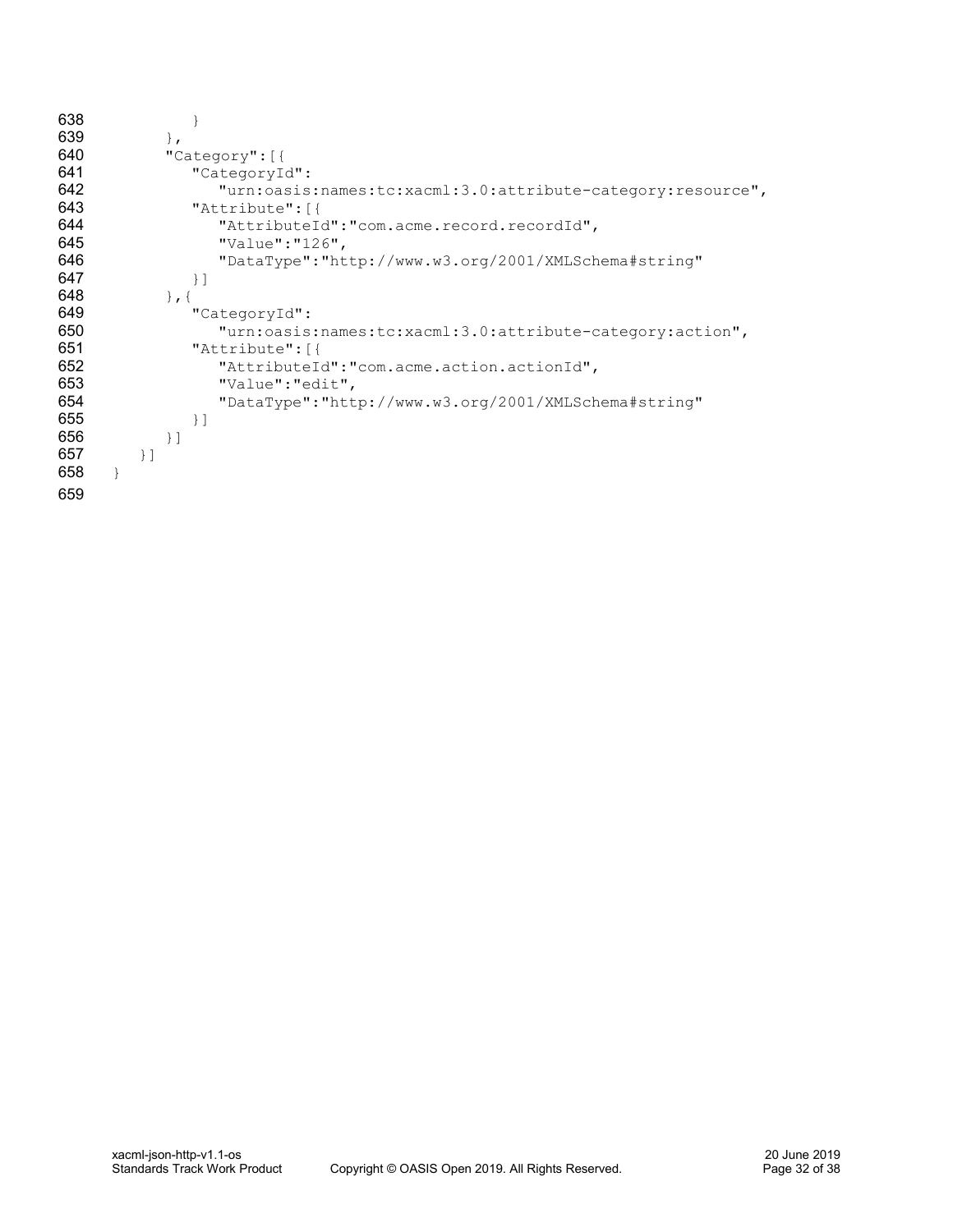# <span id="page-32-0"></span><sup>660</sup> **9 Conformance**

661 An implementation may conform to this profile if and only if both the XACML request and the response

662 are correctly encoded into JSON as previously described in sections [3](#page-8-0) through [5](#page-20-0) and follows the transport requirements as specified in section [6.](#page-25-0)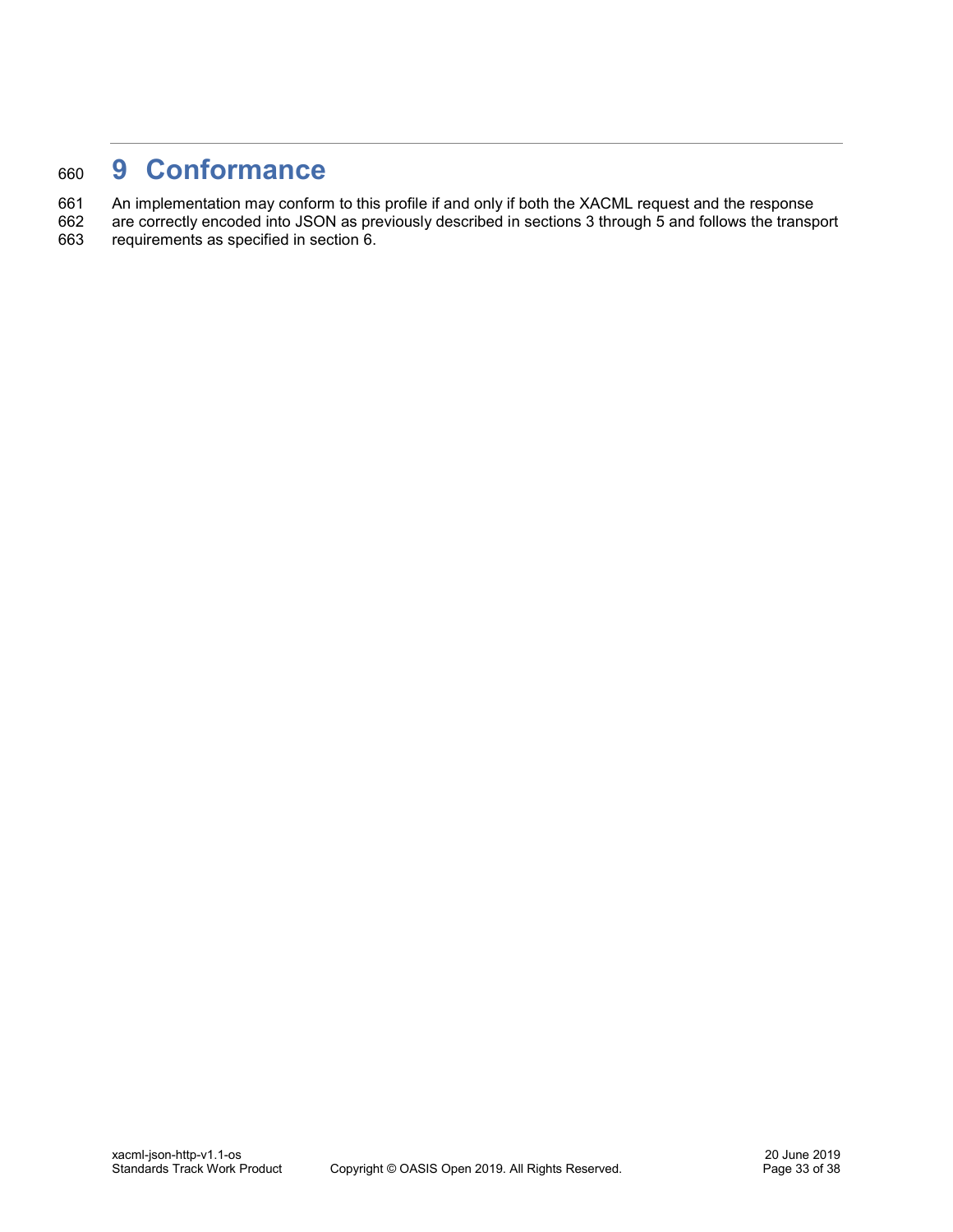# <span id="page-33-0"></span>**Appendix A. Acknowledgments**

 The following individuals have participated in the creation of this specification and are gratefully acknowledged:

#### **Participants:**

- Cyril Dangerville, Thales Group
- Rich Levinson, Oracle
- Hal Lockhart, Oracle
- Bill Parducci,
- Erik Rissanen, Axiomatics
- Anil Saldhana, Red Hat
- Remon Sinnema, EMC
- Danny Thorpe, Dell
- Paul Tyson, Bell Helicopters
-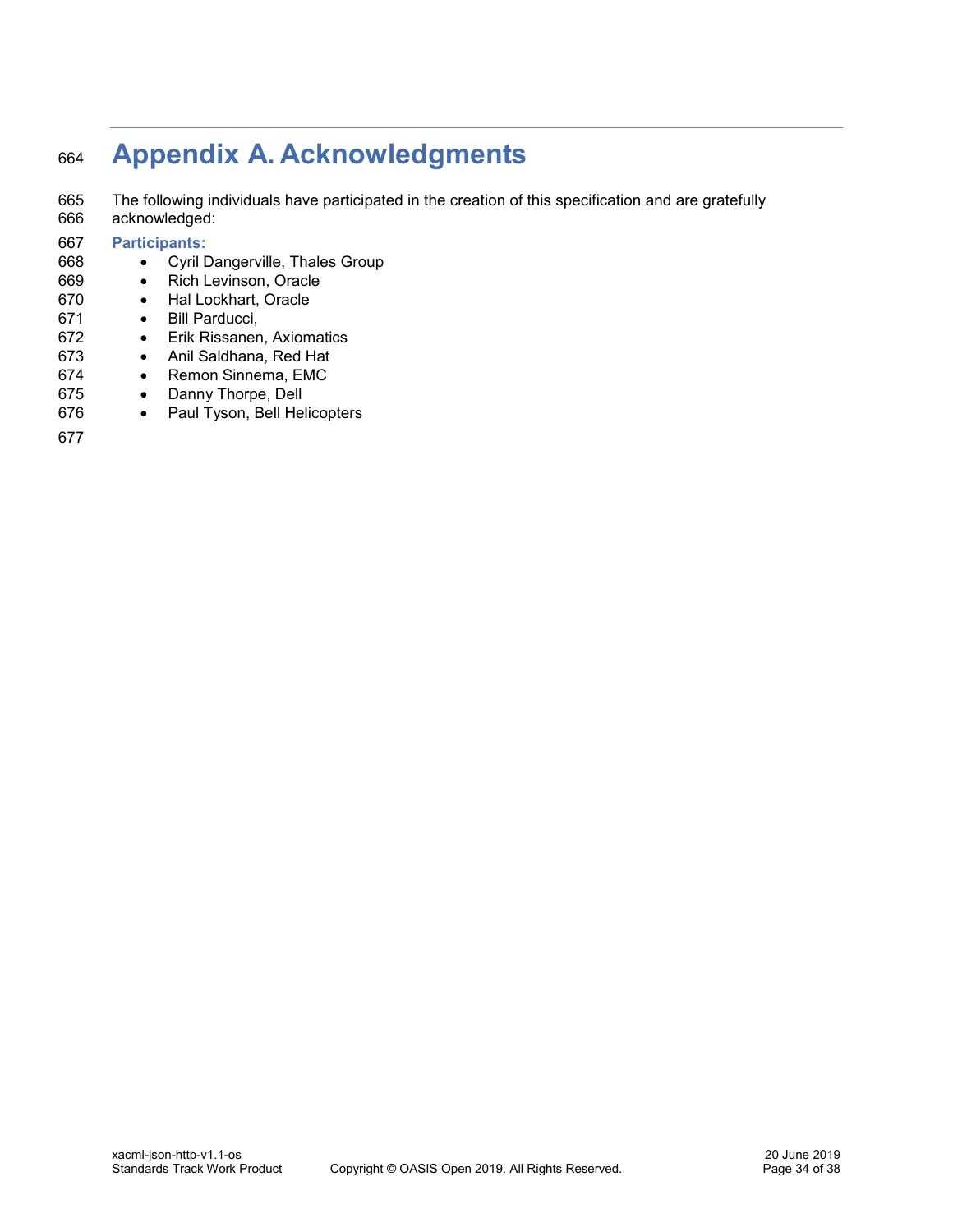# <span id="page-34-0"></span><sup>678</sup> **Appendix B. Revision History**

| <b>Revision</b> | <b>Date</b> | <b>Editor</b>  | <b>Changes Made</b>                                                                                                                                                                                                    |  |
|-----------------|-------------|----------------|------------------------------------------------------------------------------------------------------------------------------------------------------------------------------------------------------------------------|--|
| <b>WD01</b>     | 2 Jul 2012  | David Brossard | Initial working draft                                                                                                                                                                                                  |  |
| <b>WD02</b>     | 9 Jul 2012  | David Brossard | Integrated comments from XACML list.<br>Enhanced the section on data-types. Added a<br>class diagram for clarity. Changed tense to<br>present. Removed overly explicit comparisons<br>with XML representation.         |  |
| <b>WD03</b>     | 19 Jul 2012 | David Brossard | Started work on the XACML response                                                                                                                                                                                     |  |
| <b>WD04</b>     | 20 Aug 2012 | David Brossard | Finalized work on the XACML response, added<br>a note on HTTPS. Restructured the document<br>to extract paragraphs common to the Request<br>and Response section.                                                      |  |
| <b>WD05</b>     | 20 Sep 2012 | David Brossard | Took in comments from the XACML TC list<br>(technical comments and typographical<br>corrections)                                                                                                                       |  |
| <b>WD 06</b>    | 29 Oct 2012 | David Brossard | Removed the Non-normative section in the<br>appendix. Completed the conformance section.<br>Added non-normative tags where needed. Also<br>added a sample response example. Added the<br>section on IANA registration. |  |
| WD07            | 15 Nov 2012 | David Brossard | Removed the XPathExpression from the<br>supported DataTypes. Fixed the examples as<br>per Steven Legg's email. Fixed the XML<br>encoding of XML content as per conversations<br>on the XACML TC list.                  |  |
| <b>WD08</b>     | 27 Nov 2012 | David Brossard | Fixed the Base64 encoding section as per Erik<br>Rissanen's comments                                                                                                                                                   |  |
| WD09            | 24 Dec 2012 | David Brossard | Addressed comments and fixed errors as per<br>emails sent on the XACML TC list in<br>December.                                                                                                                         |  |
| <b>WD10</b>     | 4 Feb 2013  | David Brossard | Fixed the IANA registration section.                                                                                                                                                                                   |  |
|                 |             |                | Fixed inconsistent DataType spelling.<br>DataType is always the XACML attribute and<br>JSON property name. Data type refers to the<br>English notion.                                                                  |  |
|                 |             |                | Fixed the status XML content encoding to be<br>consistent with the Request XML encoding<br>technique.                                                                                                                  |  |
|                 |             |                | Fixed a non-normative section label.                                                                                                                                                                                   |  |
|                 |             |                | Fixed the formatting of JSON property names.                                                                                                                                                                           |  |
|                 |             |                | Fixed the XACML to JSON data type inference<br>by adding references to the relevant XML data<br>types.                                                                                                                 |  |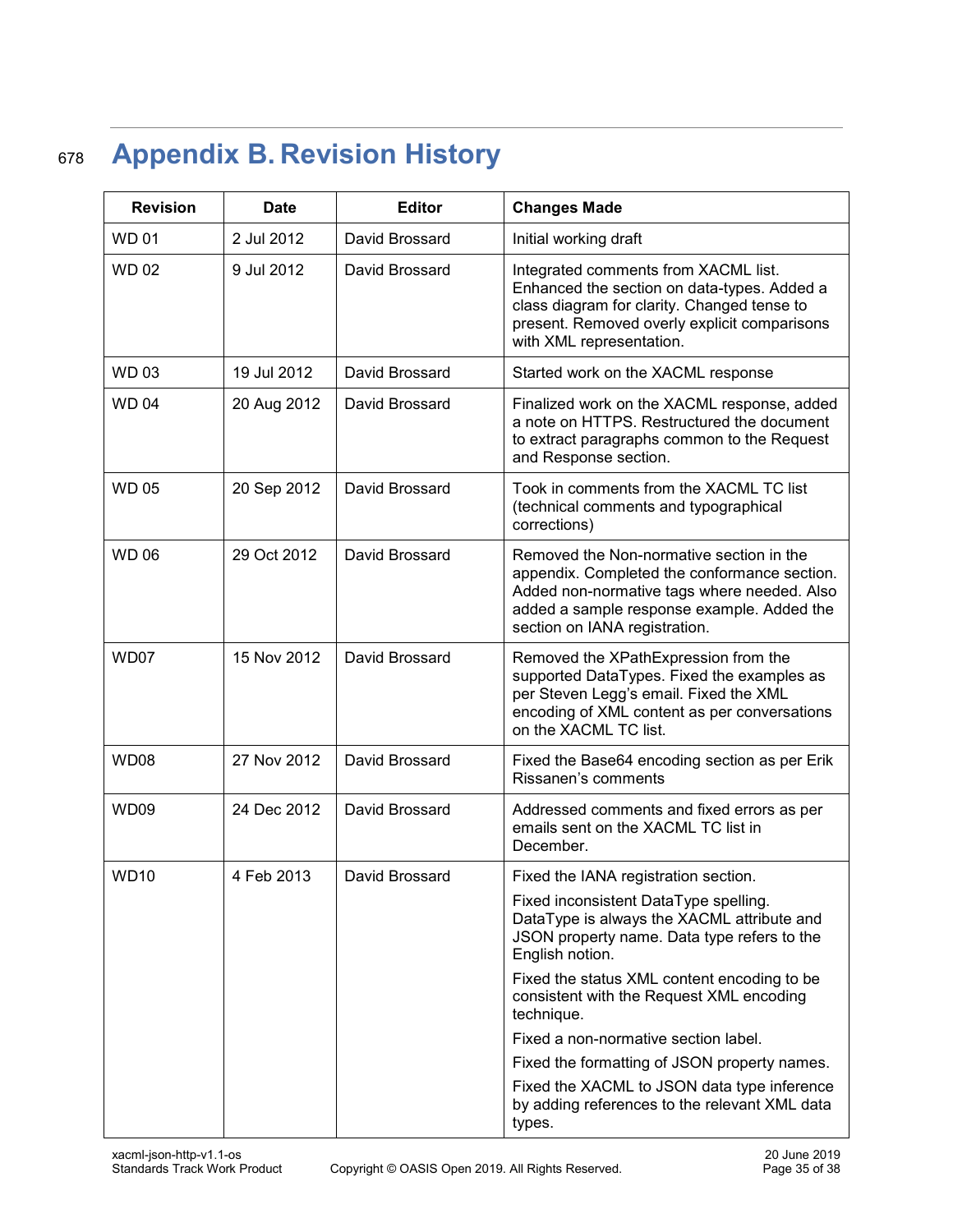| <b>WD11</b>      | 5 Feb 2013              | David Brossard | Fixed the AttributeAssignment section                                                                                                                                                                                                                                                                                                                                                                                                                                                                                                                                                                                                                                                                                                                                                                                                                      |  |
|------------------|-------------------------|----------------|------------------------------------------------------------------------------------------------------------------------------------------------------------------------------------------------------------------------------------------------------------------------------------------------------------------------------------------------------------------------------------------------------------------------------------------------------------------------------------------------------------------------------------------------------------------------------------------------------------------------------------------------------------------------------------------------------------------------------------------------------------------------------------------------------------------------------------------------------------|--|
| <b>WD12</b>      | 10 May 2013             | David Brossard | Reinserted a section on the xpathExpression<br>data type.<br>Fixed the PolicyIdReference section (missing<br>value).<br>Fixed the Response example.<br>Simplified the XPathVersion / RequestDefaults<br>Removed unnecessary nesting in Response /<br>Result<br><b>Renamed Attributes to Category</b>                                                                                                                                                                                                                                                                                                                                                                                                                                                                                                                                                       |  |
| <b>WD13</b>      | 14 June 2013            | David Brossard | Fixed the final issue re. Category vs. Attributes.                                                                                                                                                                                                                                                                                                                                                                                                                                                                                                                                                                                                                                                                                                                                                                                                         |  |
| WD <sub>14</sub> | 12 July 2013            | David Brossard | Cleaned up the documents and comments.                                                                                                                                                                                                                                                                                                                                                                                                                                                                                                                                                                                                                                                                                                                                                                                                                     |  |
| <b>WD15</b>      | 02<br>September<br>2013 | David Brossard | Fixed document based on feedback from<br>Steven Legg:<br>The naming of Attributes vs. Category<br>in section 5.2.2<br>Fixed the name of ObligationOrAdvice<br>in section 5.2.6<br>Also fixed subjective line in introduction based<br>on email xacml-comment from David Webber.                                                                                                                                                                                                                                                                                                                                                                                                                                                                                                                                                                            |  |
| <b>WD16</b>      | 17 March<br>2014        | David Brossard | Fixed issues with special numerical<br>values: based on input from the<br>XACML TC, special values (NaN, Inf, -<br>0) are now excluded<br>Rewrote section 3.4.2 and added<br>reference to 3.4.1<br>Added a section defining the shorthand<br>٠<br>notation for standard XACML<br>categories<br>Added normative reference to XACML<br>3.0 standard<br>Added optional category objects for all<br>default categories in XACML 3.0<br>instead of the 4 most common ones<br>only.<br>Updated example in 4.2.4.1<br>٠<br>Fixed the Transport section to<br>reference the REST profile.<br>Fixed broken samples<br>Added references to IEEE 754-2008<br>rather than Javascript for the special<br>numerical values<br>Fixed the Content section to include<br>the namespaces requirement<br>Fixed the default value for<br>XPathVersion to be in accordance with |  |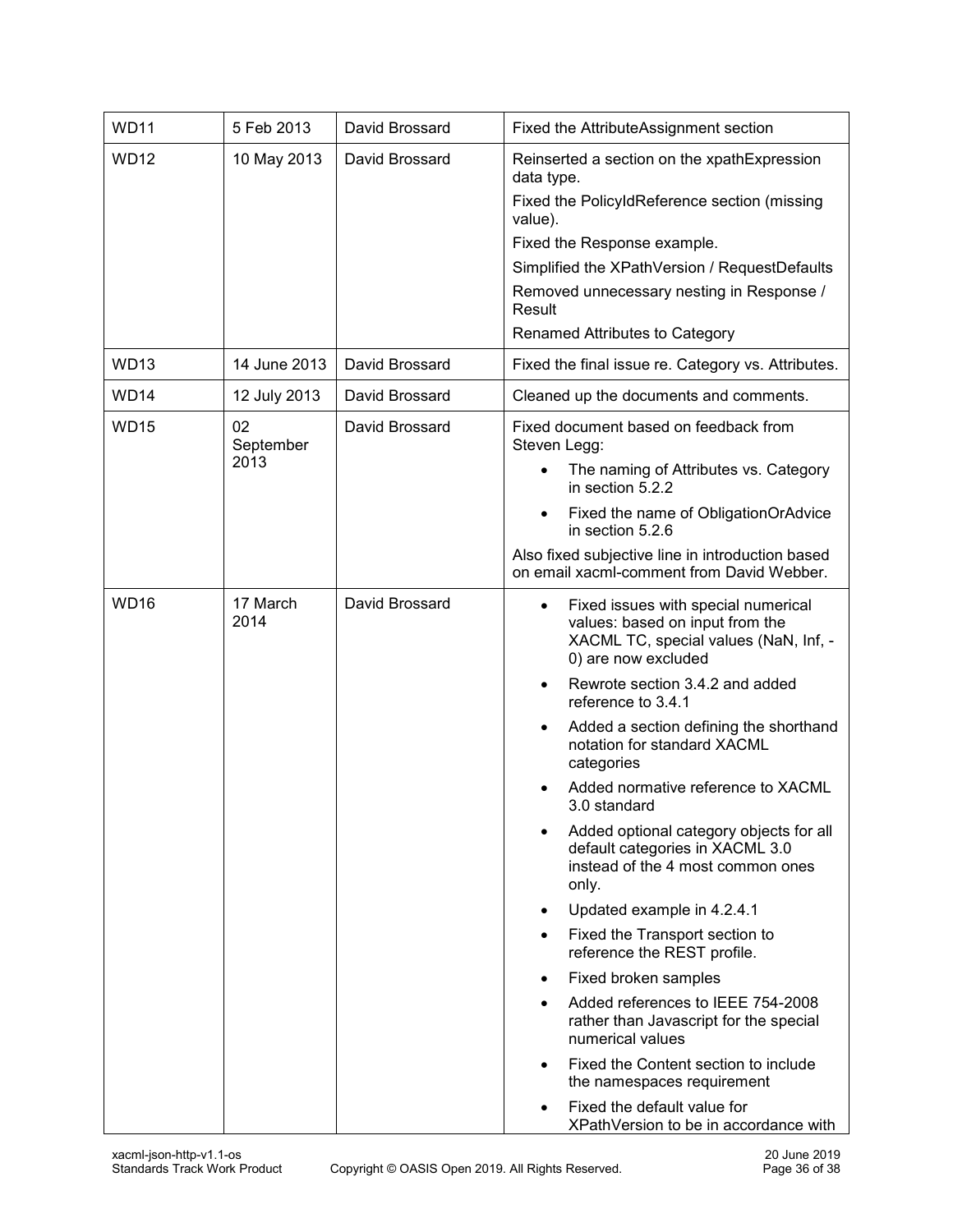|                  |                    |                     | [XACML30].                                                                                                                                               |
|------------------|--------------------|---------------------|----------------------------------------------------------------------------------------------------------------------------------------------------------|
|                  |                    |                     | Added the MissingAttributeValue object<br>definition.                                                                                                    |
| WD <sub>17</sub> | 14 April 2014      | David Brossard      | Updated the profile title per<br>$\bullet$<br>conversation on the XACML TC list                                                                          |
|                  |                    |                     | Updated section 3.2.1 on object names<br>in JSON                                                                                                         |
|                  |                    |                     | Fixed broken reference to 3.3.1 in 3.3.2                                                                                                                 |
|                  |                    |                     | Updated the inference rule for double<br>and integers to remove any doubt as to<br>the potential datatypes                                               |
|                  |                    |                     | Fixed wording in section 4.2.1 (much<br>like vs. just like)                                                                                              |
|                  |                    |                     | Simplified the wording of section<br>4.2.2.2                                                                                                             |
|                  |                    |                     | Updated the example in section 4.2.2.3                                                                                                                   |
|                  |                    |                     | Changed the shorthand name subject<br>to access-subject to be consistent                                                                                 |
|                  |                    |                     | Added the Indeterminate behavior for<br>invalid numerical values                                                                                         |
|                  |                    |                     | Fixed the base 64 encoding example in<br>section 4.2.3.3.                                                                                                |
|                  |                    |                     | Fixed the examples (wrong attribute<br>$\bullet$<br>names, missing parents, missing curly<br>braces)                                                     |
|                  |                    |                     | Changed the MS Word quotes into<br>proper quotes                                                                                                         |
| WD <sub>18</sub> | 22 April 2014      | David Brossard      | Changed the shorthand names to use<br>$\bullet$<br>Title Case instead, resource becomes<br>Resource, access-subject becomes<br>AccessSubject, and so on. |
|                  |                    |                     | Updated the XPathCategory so that<br>one can use the category shorthand<br>notation as a valid value instead.                                            |
| <b>WD19</b>      | 23 October<br>2014 | David Brossard      | Introduced formatting changes based<br>$\bullet$<br>on feedback received on xacml-<br>comment                                                            |
|                  |                    |                     | Fixed section 6 content-type and<br>accept                                                                                                               |
|                  |                    |                     | Fixed the wording on StatusCode<br>$\bullet$                                                                                                             |
|                  |                    |                     | Added captions to tables                                                                                                                                 |
| <b>WD20</b>      | 26 April 2018      | <b>Hal Lockhart</b> | Merge in changes to references<br>$\bullet$<br>previously inserted in COS1                                                                               |
|                  |                    |                     | Correct Typos noted in Public Review                                                                                                                     |
|                  |                    |                     | Add Cyril Dangerville to<br>Acknowledgements                                                                                                             |